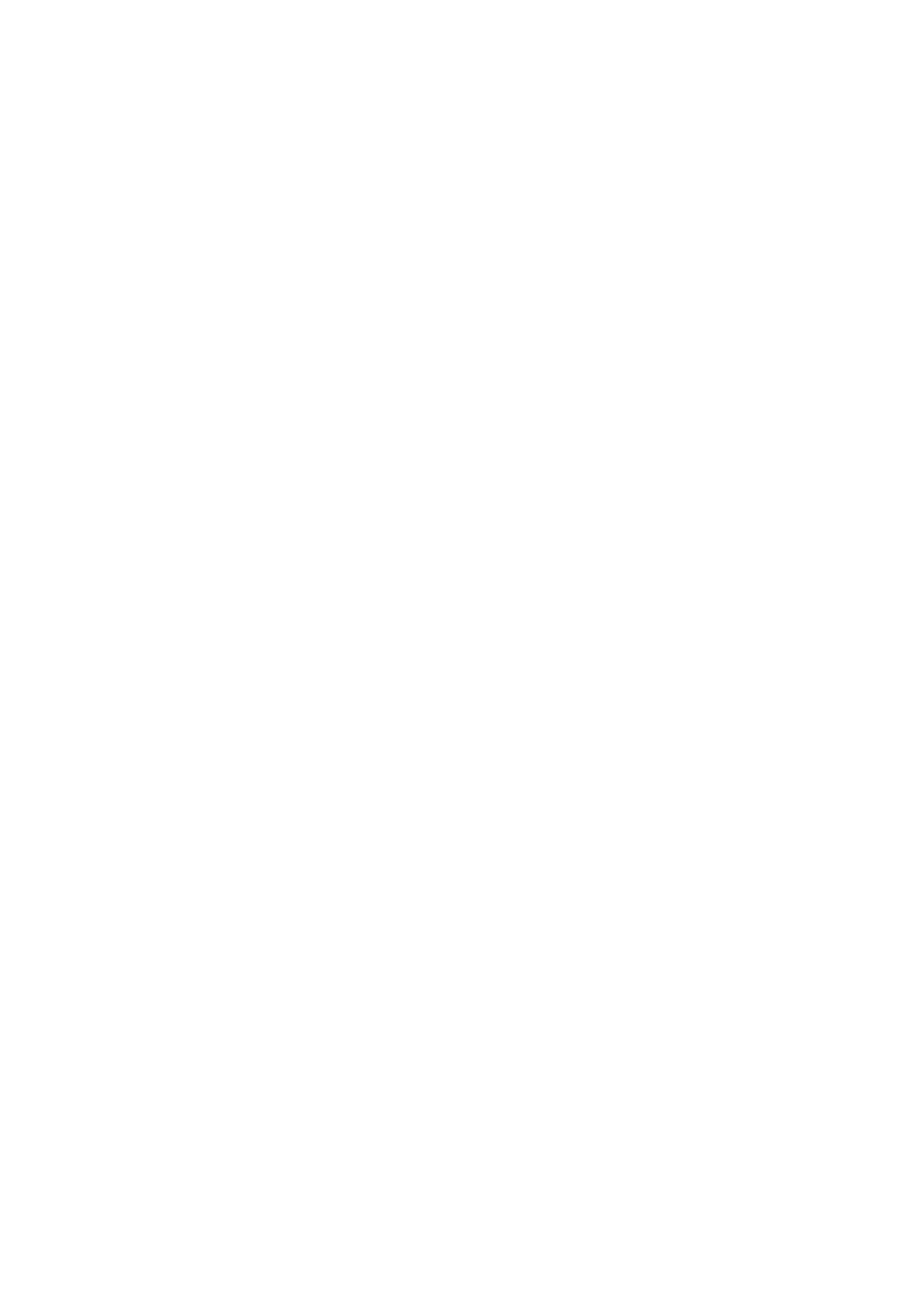### Grobal Existence for a Nonmiton System in Thermoviscoelasticity with Nonconvex Energy

Johannes Zimmer

*Max Planck Institute for Mathematics in the Sciences, Inselstr. 22, 04 103 Leipzig, Germany* E-mail: zimmer@mis.mpg.de

A three-dimensional thermoviscoelastic system derived from the balance laws of momentum and energy is considered. To describe structural phase transitions in solids, the stored energy function is not assumed to be convex as a function of the deformation gradient. A novel feature for multi-dimensional, nonconvex, and non-isothermal problems is that no regularizing higher order terms are introduced. The mechanical dissipation is not linearized. We prove existence global in time. The approach is based on a fixed-point argument using an implicit time discretization and the theory of renormalized solutions for parabolic equations with  $L^1$  data.

#### **1. INTRODUCTION**

This article is concerned with global solvability of an initial-boundary value problem in three-dimensional thermoviscoelasticity arising from the theory of solid-solid phase transitions. We consider a three-dimensional body, identified with its reference configuration  $\Omega$  in  $\mathbb{R}^3$ . Here,  $\Omega$  is assumed to be a bounded, nonempty domain with Lipschitz boundary. Let  $T > 0$  be an arbitrary, but fixed time. The thermomechanical evolution of the body will be described in terms of the deformation field  $u: \Omega \times [0, T] \rightarrow$  $\mathbb{R}^n$  and the temperature field  $\theta: \Omega \times [0, T] \to \mathbb{R}$ . The evolution of the body also depends on the stored energy function  $\Phi(F, \theta)$ : Mat  $(n \times n) \times \mathbb{R} \to \mathbb{R}$ which enters the equation through the stress tensor  $\sigma(F, \theta) = \frac{\partial \Phi(F, \theta)}{\partial F}$ .<br>The balance laws of momentum and energy ultimately lead to the

The balance laws of momentum and energy ultimately lead to the nonlinear coupled system

$$
u_{tt} = \text{Div}\left(\sigma(\nabla u, \theta) + \nabla u_t\right) \quad \text{in } \Omega \times ]0, T[, \tag{1a}
$$

$$
\theta_t = \Delta \theta + \theta \sigma_\theta (\nabla u, \theta) : \nabla u_t + \nabla u_t : \nabla u_t \quad \text{in } \Omega \times ]0, T[.
$$
 (1b)

$$
1 \\
$$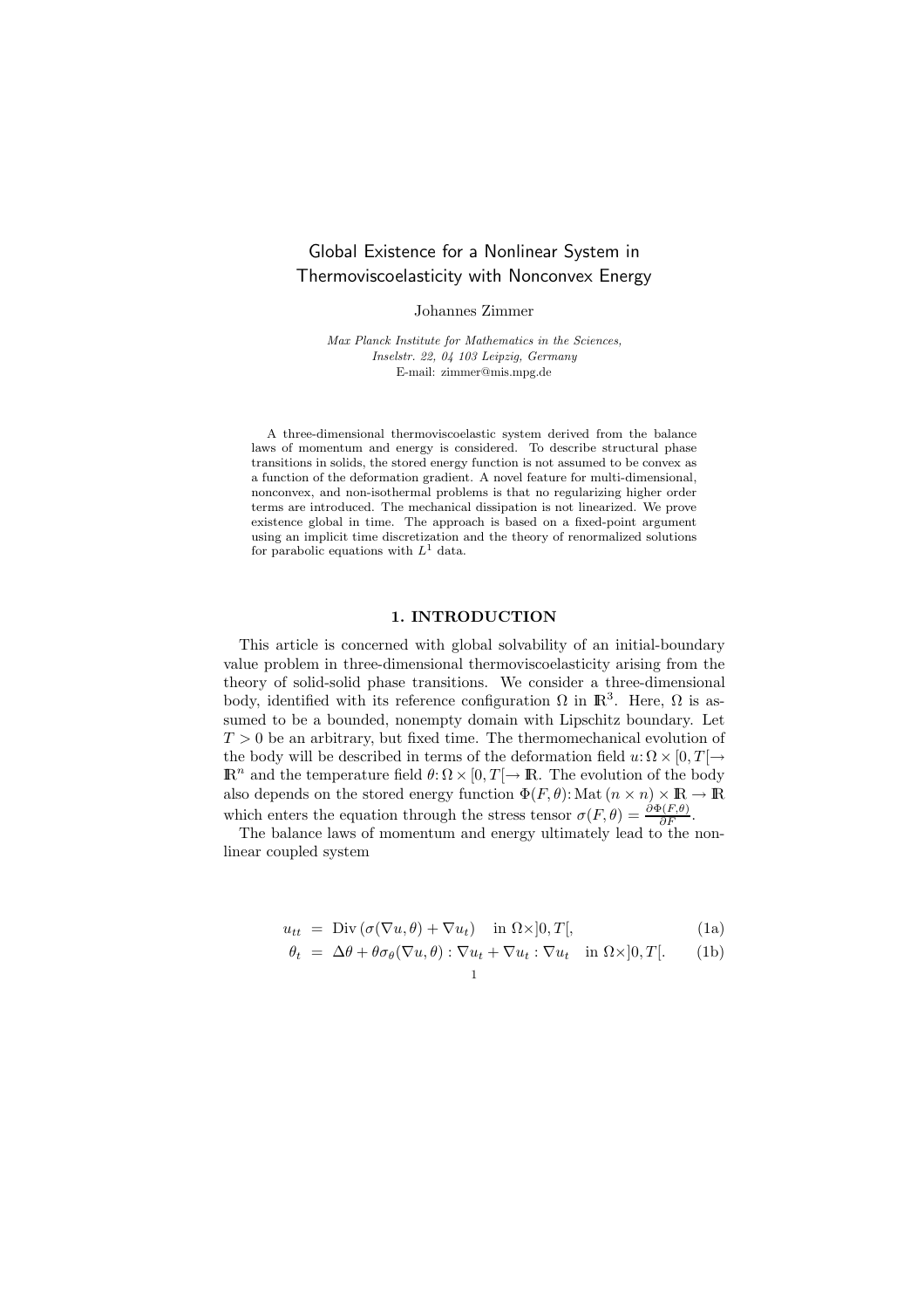Initial and boundary conditions are specified in Section 2. Remarks about the derivation of this system follow at the end of this section.

To model phase transitions, we do *not* assume  $\sigma$  to be monotone in F for temperatures below the critical temperature (i.e., the temperature at which the phase transition occurs). Hence, the stored energy  $\Phi$  will be nonconvex as a function of F below the critical temperature.

Some remarks about the peculiarities of this model and related systems are in order. From now on, we will focus on systems with nonconvex energies. Equations of thermoviscoelasticity with convex energy have been considered in [2], where renormalized solutions are used to show existence of a solution. We will rely heavily on this machinery and comment later on differences between convex and nonconvex energies. The novelty of the existence result presented in this paper (Theorem 3.1) is that, to our knowledge, all previous results for similar systems with nonconvex energies either

(i) study the one-dimensional case, i.e.,  $\Omega = [0, 1]$ ,

or

(ii) in the multi-dimensional case, concentrate on the isothermal problem or include capillarity-like higher-order terms that have a regularizing effect.

Even under these assumptions, it has been remarkably difficult to prove global existence. Let us highlight a few results.

– The one-dimensional case has been studied for a long time. See, e.g., [6, 7, 17, 5]. Recent advances have been made in [22], where rather weak solutions are considered. In the remarkable paper [26], Watson studies solids as well as gaseous materials. It is important to notice that all these results do not carry over to the multi-dimensional case: though very different techniques are used throughout these papers, the crucial step is always a bound of  $u_x$  in  $L^{\infty}(\Omega;\mathbb{R})$ . In higher space dimensions, even in the isothermal case, this estimate is *wrong* unless one imposes rotational invariance of  $\Omega$  or physically unrealistic smoothness assumptions on the given data [24].

– The three-dimensional isothermal case has been studied by Rybka [23]. Among others, he proves existence and uniqueness of a solution in the multi-dimensional isothermal case for Lipschitz continuous  $\sigma$ . Later, this result has been generalized by Friesecke and Dolzmann [14] to allow a more general kind of nonlinearity in  $\sigma$ . Our proof uses the ideas developed in [14]. The main difficulty to generalize their results to the non-isothermal case is the mechanical dissipation  $\nabla u_t : \nabla u_t$  in the heat equation.

– The three-dimensional, non-isothermal case including capillarity-like higher-order terms has been an open problem for some years until recently Pawlow and Zochowski [19] proved global existence. The proof relies on the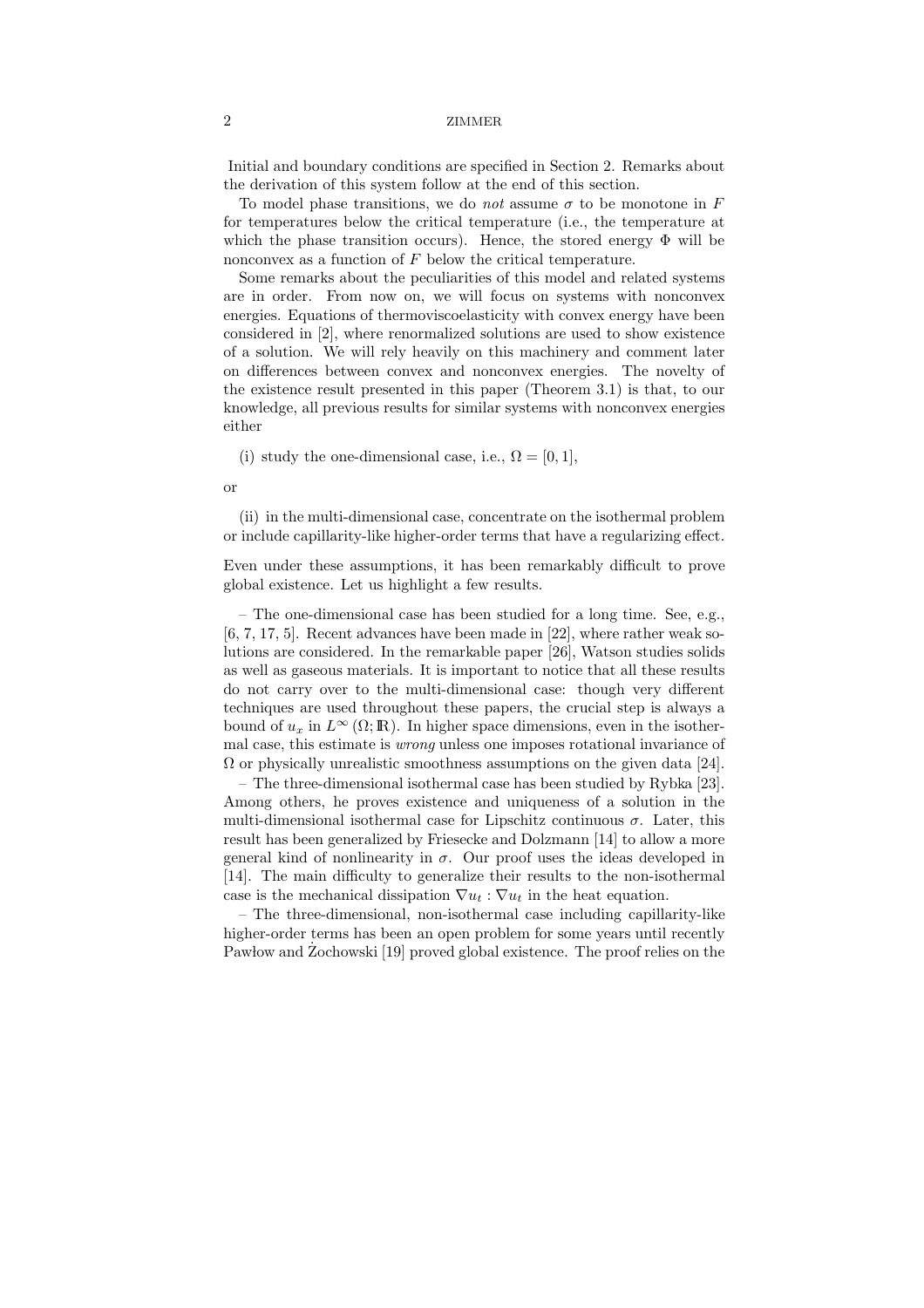observation that the higher-order term allows a parabolic decomposition of the equation of motion. Preliminary results were, for example, obtained in [15].

System (1a)–(1b) is derived from the the balance laws of momentum and energy,

$$
u_{tt} = \text{Div}(\sigma(\nabla u, \theta) + \nabla u_t) \quad \text{in } \Omega \times ]0, T[, \qquad (2a)
$$

$$
-\theta \Phi_{\theta\theta} (\nabla u, \theta) \theta_t = \Delta \theta + \theta \sigma_{\theta} (\nabla u, \theta) : \nabla u_t + \nabla u_t : \nabla u_t \qquad (2b)
$$

in 
$$
\Omega \times ]0, T[
$$
.

In Section 2, the assumptions on  $\Phi$  are listed. In particular, by (E2), one has

$$
-\theta\Phi_{\theta\theta}\left(\nabla u,\theta\right)=1-\theta\phi''(\theta)\Phi_1(F).
$$

For physical reasons, one expects  $\phi(\theta)$  to be linear in  $\theta$ . In this case, 1 −  $\theta \phi''(\theta) \Phi_1(F) = 1$ , which means that  $(2a)$ – $(2b)$  reduces to the system  $(1a)$ – $(1b)$  under consideration. Net, the growth conditions we must impose allow (1b) under consideration. Yet, the growth conditions we must impose allow  $\Phi$  to be linear only in an arbitrarily large, but fixed range of  $\theta$ , so  $(1a)$ – $(1b)$ represent the balance of energy within this restricted range. This explains why we replace the nonlinear term  $1 - \theta \Phi_{\theta\theta} (\nabla u, \theta)$  by 1 and consequently study the system  $(1a)$ – $(1b)$  as an approximation of the full system  $(2a)$ – (2b).

It should be noted that the viscous part  $\nabla u_t$  of the stress tensor is not frame-indifferent. This is a typical weakness of multidimensional models of thermoviscoelasticity that are analytically tractable.

We will use a self-explanatory notation for Lebesgue and Sobolev space. E.g.,  $L^1(\Omega;\mathbb{R}^n)$  denotes the class of Lebesgue integrable functions defined on  $\Omega$  with values in  $\mathbb{R}^n$ . Time-dependent function spaces will be denoted. e.g.,  $W^{1,2}(0,T;W^{1,p}(\Omega;\mathbb{R})).$ <br>To prove global existence of

To prove global existence of a solution to the system  $(1a)–(1b)$ , we combine methods developed in [14] (to deal with the nonconvexity) with the theory of renormalized solutions in classical thermoviscoelasticity (to deal with the mechanical dissipation; see in particular the paper by Blanchard and Guibé  $[2]$ ).

#### **2. THE INITIAL-BOUNDARY VALUE PROBLEM**

The system (1a)–(1b) has to be furnished with appropriate initial and boundary conditions. We study the initial-boundary value problem

$$
u_{tt} = \text{Div}\left(\sigma(\nabla u, \theta) + \nabla u_t\right) \quad \text{in } \Omega \times ]0, T[, \tag{3a}
$$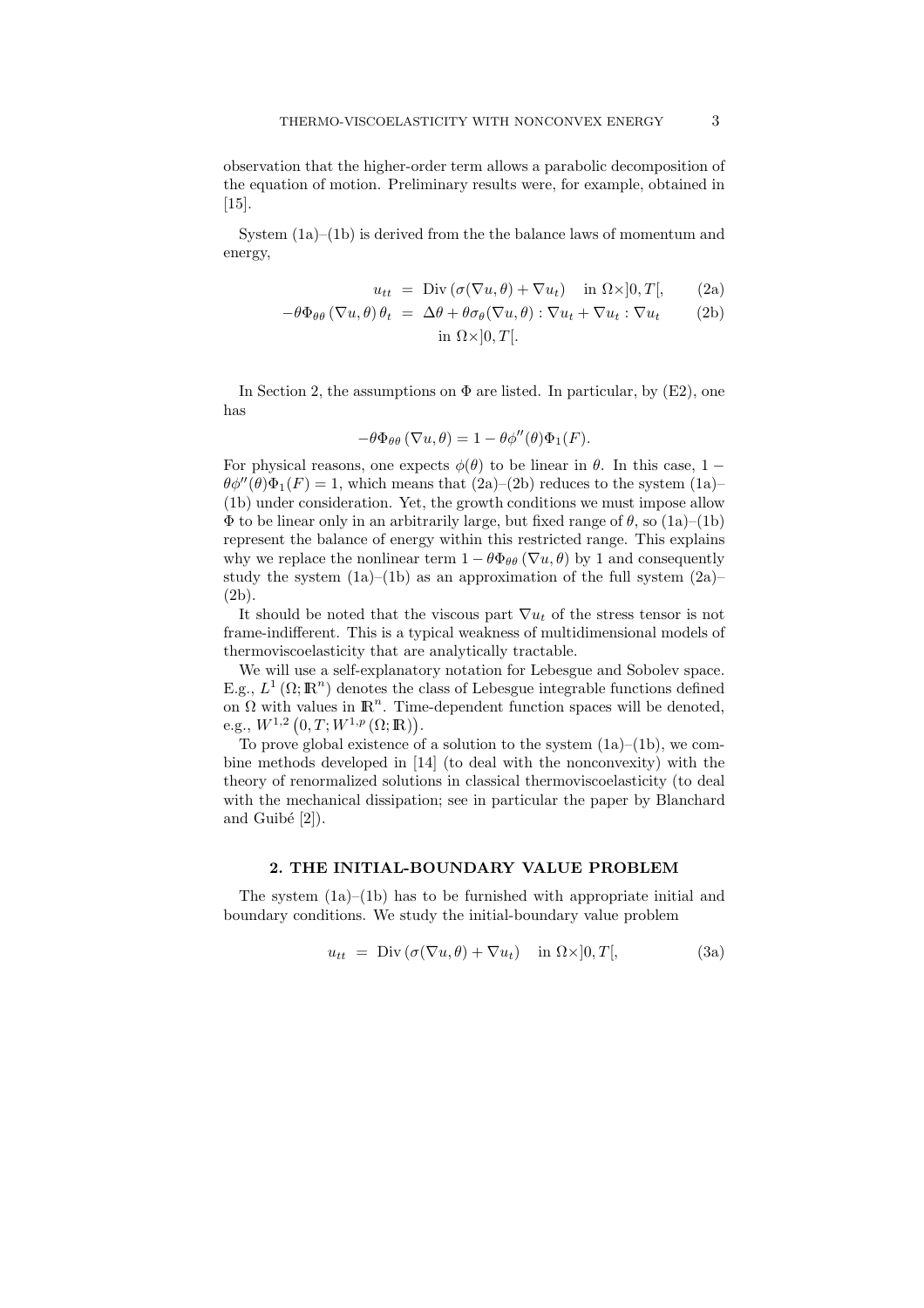$$
\theta_t = \Delta \theta + \theta \sigma_\theta (\nabla u, \theta) : \nabla u_t + \nabla u_t : \nabla u_t \tag{3b}
$$
\n
$$
\text{in } \Omega \times [0, T[,
$$

$$
u = g \quad \text{on } \partial\Omega \times [0, T[, \tag{3c}
$$

$$
u = u_0 \quad \text{in } \Omega \times \{0\},\tag{3d}
$$

$$
u_t = v_0 \quad \text{in } \Omega \times \{0\},\tag{3e}
$$

$$
\theta = 0 \quad \text{on } \partial\Omega \times [0, T[, \tag{3f}
$$

$$
\theta = \theta_0 \quad \text{in } \Omega \times \{0\}. \tag{3g}
$$

Here,  $g, u_0, v_0$  and  $\theta_0$  are given functions. Their regularity is specified in Section 2.1. The boundary condition  $\theta = 0$  on  $\partial\Omega$  seems to be inappropriate, since this corresponds to zero (absolute) temperature on the boundary. However, after reformulating the above equations for the incremental temperature field with respect to a fixed temperature  $\overline{\Theta}$ , rather than for the absolute temperature  $\theta$ , one can see that the same proof holds for (positive) boundary data  $\overline{\Theta}$ . We refrain from spelling this out, to keep the notation simple.

On the stored energy  $\Phi(F, \theta)$ , the following conditions will be imposed:

1.  $\Phi$  is sufficiently smooth:

$$
\Phi \in C^2(\text{Mat}(n \times n) \times \mathbb{R}; \mathbb{R}).
$$
 (E1)

2. The stored energy is of the form

$$
\Phi(F,\theta) = \alpha + \theta - \theta \ln(\theta) + \phi(\theta)\Phi_1(F) + \Phi_2(F),\tag{E2}
$$

where  $\alpha$  is constant. The other quantities will be specified in the next paragraphs.

To simplify the notation, let us define

$$
\phi_j(F) := \frac{\partial \Phi_j(F)}{\partial F} \qquad (j = 1, 2). \tag{4}
$$

3. Growth condition on  $\phi: \mathbb{R} \to \mathbb{R}$ :

$$
|\phi(\theta)|, |\theta \phi'(\theta)|, |\phi'(\theta)| \le C. \tag{E3}
$$

- 4. Growth condition on  $\Phi_1$ :
	- $\Phi_1$  has linear growth near infinity. That is,  $\phi_1$  is bounded. (E4)

Additionally, we require that

$$
\phi_1 \text{ is a globally Lipschitz continuous function.} \tag{E5}
$$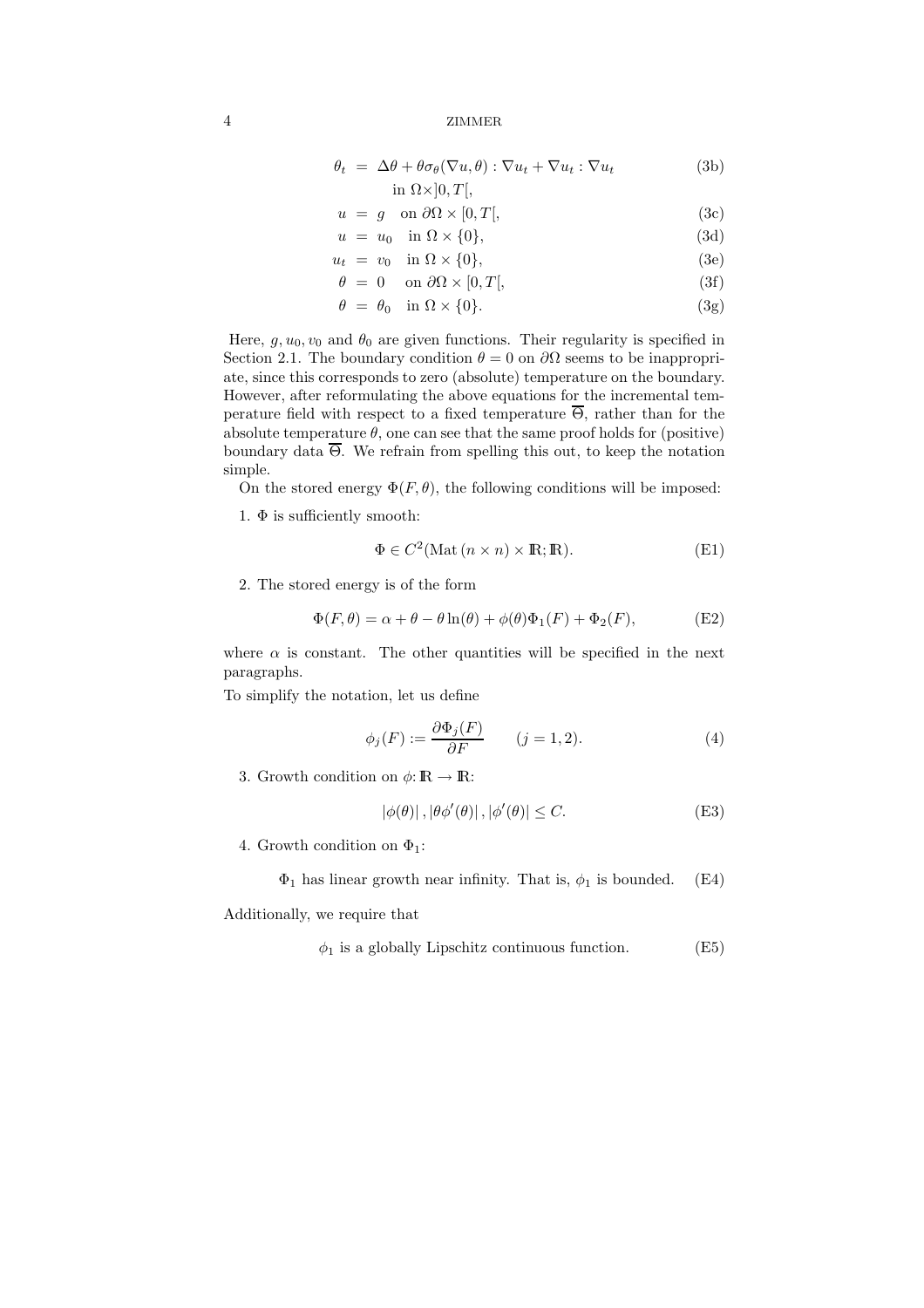5. Growth condition on  $\Phi_2$ :

$$
\phi_2 = \frac{\partial \Phi_2}{\partial F}
$$
 is a globally Lipschitz continuous function, (E6)

and there exist  $c, c' > 0$  such that

$$
c|F|^2 - c' \le \Phi_2(F) \le c' (|F|^2 + 1)
$$
 and  $|\phi_2(F)| \le c' (|F| + 1)$ . (E7)

*Remark 2. 1.* We need to explain that the growth conditions  $(E1)$ – $(E7)$ are consistent with experimental observations of martensitic phase transitions. First, it is an inherent property of martensitic phase transitions that the energy is convex for large temperature (beyond the so-called  $M_d$ temperature, about  $300\textdegree$ C for NiTi). And as there are no nonconvexities at high temperature, there are no nonconvexities for large strains. The reason is that only the parent (austenitic) and the martensitic phases are stable, and their strains differ only by a few percent. Phases with large strain are always unstable, which means they are in the convex region of the energy landscape, away from the minimizers. Therefore, for large temperatures or strains, the problem reduces to one which is very similar to the one studied by Blanchard and Guibé  $[2]$ . The challenge is exactly to address the nonconvexity in small strains and below the transition temperature. Indeed, it is important to notice that even the modeling implicitly relies on the small strain assumption, which makes the difficult mathematical question of growth conditions at Infinity largely irrelevant from a point of view of applications. Specifically, the modeling of phase transitions on the continuum level relies on the existence of Ericksen-Pitteri neighborhoods [12, 20]. This approach is only valid if the different stable phases can be confined to a neighborhood which does, on the crystalline level, not include shifts by one atomic layer (the cut-off function  $\xi$  in the example below singles out an analogue neighborhood on the continuum level). The fact that martensitic phase transitions are a small strain phenomenon is illustrated in [1]. Is is demonstrated there that for specific phase transitions like the fcc-to-bcc transition occurring in iron, the crystalline energy necessarily has to be in  $L^{\infty}$ . Finally, we remark that some of the conditions stated above are familiar from related problems: the conditions imposed on the temperature in (E3) for  $\phi(\theta)$  can also be found, for example, in [25] (however, the restrictive assumption (E4) is not imposed there).

*Remark 2. 2.* A priori, it is not even clear that the strong growth conditions one has to impose on the energy to obtain existence results of multi-dimensional thermoviscoelastic models of phase transitions (even with higher-order terms [19]) can be met for a frame-indifferent function. However, a general method to derive energy functions meeting all physical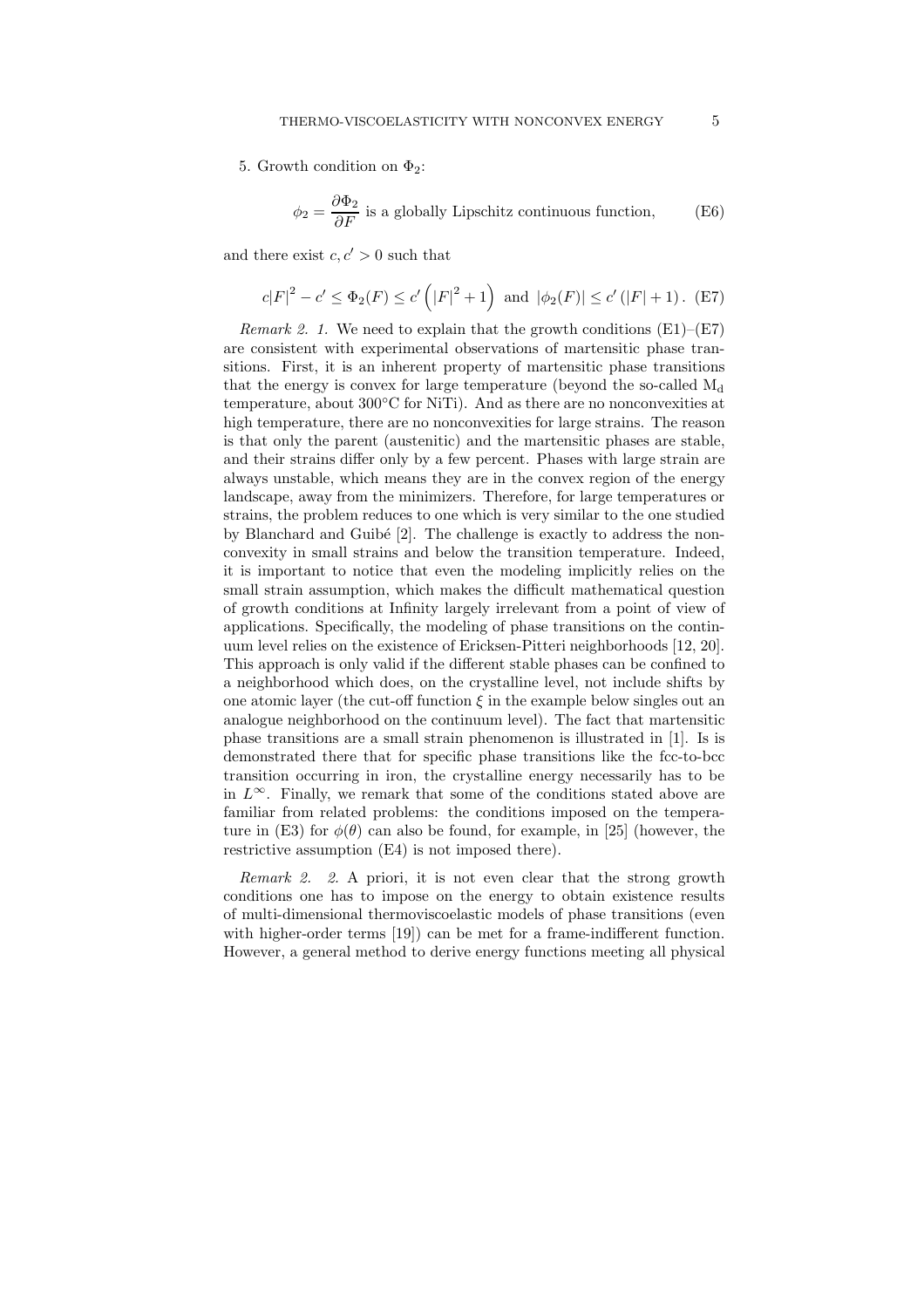

**FIG. 1.** Left: Prototypical shape of  $\phi(\theta)$ , satisfying (E3). Right: The cut-off function  $\xi$  used in the example in Remark 2.2. It takes the value 1 in a region surrounding the possibly stable phases, and decreases to 0 for large strains.

requirements (and arbitrary growth conditions) is presented in [27, 28]. For illustrational purposes, we give an example of the tetragonal-orthorhombic (orthoI) symmetry breaking, as it occurs in Zirconia  $(ZrO<sub>2</sub>)$ . As explained in [11], this problem can be studied in two space dimensions. To ensure frame-indifference of the energy (that is, to satisfy  $\Phi(QF) = \Phi(F)$  for every  $Q \in SO(3)$ , we use the polar decomposition and write the energy in  $C := F^T F$ . We will write both  $\Phi = \Phi(F)$  and  $\Phi = \Phi(C)$  when no confusion can arise. It is convenient to introduce the Voigt notation for the components of C,

$$
C = \left(\begin{array}{cc} c_1 & \frac{1}{2}c_6\\ \frac{1}{2}c_6 & c_2 \end{array}\right)
$$

Using the ideas of [27, 28, 11], one can easily see that every function in C with tetragonal symmetry can be written as

$$
\Phi(c_1, c_2, c_6) := \overline{\Phi}(c_1 + c_2, c_1^2 + c_2^2, c_6^2).
$$

We derive an energy function for a first order phase transition. Let us introduce  $\rho_1(c_1, c_2, c_6) := c_1 + c_2$  and  $\rho_2(c_1, c_2, c_6) := c_1^2 + c_2^2$ . Then, if  $\xi = \xi(c_1, c_2, c_3)$  is a smooth cut-off function (see Figure 1 on the right) and  $\xi = \xi(c_1, c_2, c_6)$  is a smooth cut-off function (see Figure 1 on the right) and  $\gamma > 0$  is a constant, a possible energy is given by

$$
\Phi(c_1, c_2, c_3) := \alpha + \theta - \theta \ln(\theta) \n+ \sum_{j=1}^{2} \xi \left[ \arctan \left( \theta - \theta_c + \frac{1}{4} \right) \cdot \rho_j (c_1, c_2, c_6) - \frac{1}{2} \rho_j (c_1, c_2, c_6)^2 + \frac{1}{3} (c_1, c_2, c_6)^3 \right] \n+ \xi \cdot c_6^2 + \gamma (c_1 + c_2).
$$
\n(5)

We first motivate this structure of Φ. The right-hand side of the first line of (5) gives the caloric term. The second and third line of (5) describe the behavior for 'small' strains, including the strain region in which the phase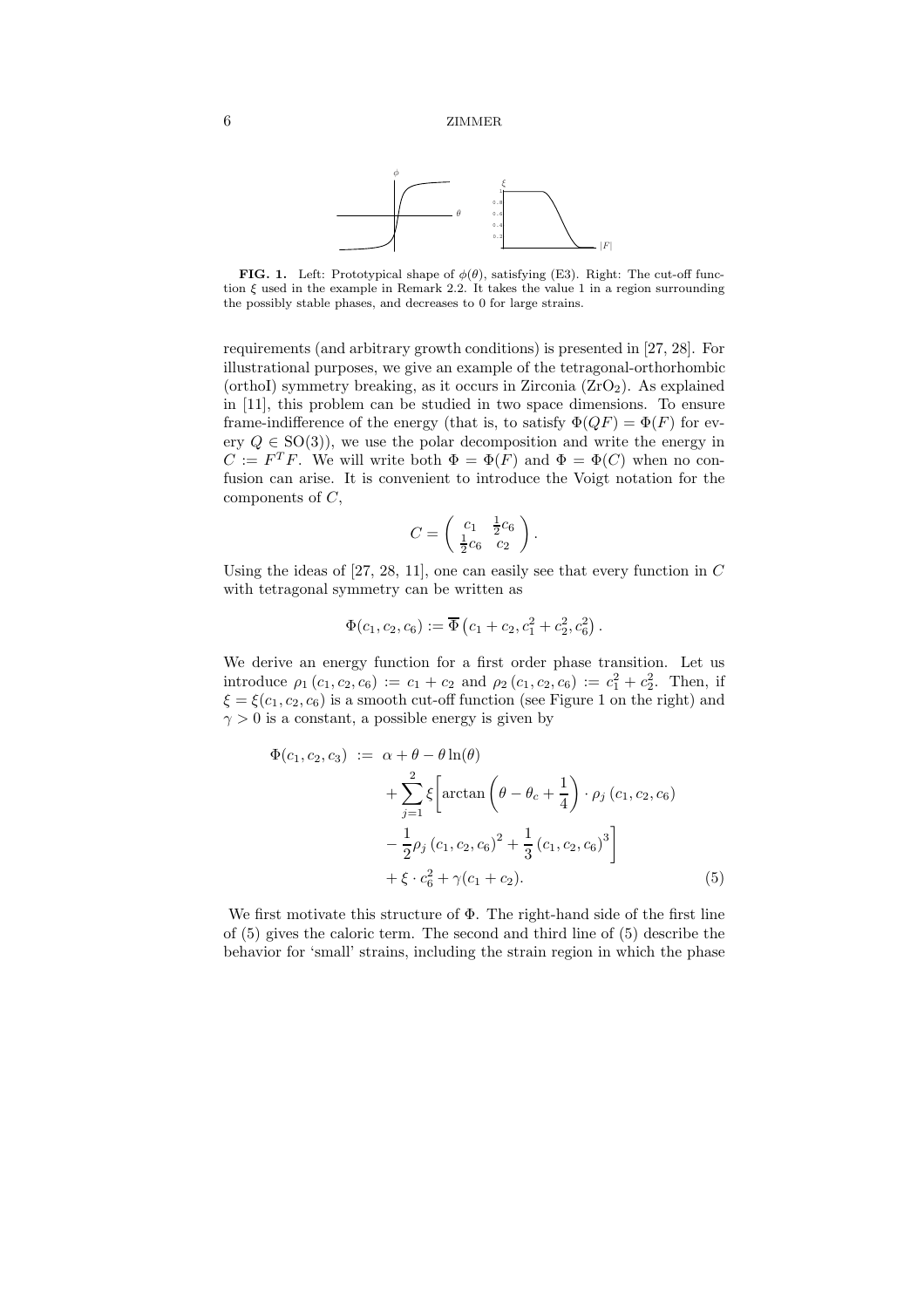transition occurs. The last line models the growth rate for 'large' strains in  $c_1, c_2$  and the behavior in the off-diagonal  $c_6$ , which is independent of the phase transition. The function in square brackets is the usual Landau-Ginzburg energy for first order transitions [13], where the planar symmetry has been factored out and the commonly used term  $\theta - \theta_c + \frac{1}{4}$  has been re-<br>placed by arctan  $(\theta - \theta + \frac{1}{4})$ . The elimination of the the planar symmetry placed by arctan  $(\theta - \theta_c + \frac{1}{4})$ . The elimination of the the planar symmetry is a physical necessity; one avoids unwanted minimizers. The growth conditions (E3) on  $\theta$  are introduced for mathematical reasons. Obviously,  $\Phi$  is of the type (E2) and satisfies the smoothness assumption (E1). It is easy to see that  $\phi(\theta) := \arctan (\theta - \theta_c + \frac{1}{4})$  satisfies (E3), and  $\Phi_2(F) := \xi c_6^2 + \gamma (c_1 + c_2)$ satisfies for large strains  $\Phi_2(F) = \gamma(c_1 + c_2) = \gamma |F|^2$ . Consequently, the growth conditions  $(E6)$ ,  $(E7)$  are met. The example shows that these growth conditions are physically reasonable (an experimental determination of the growth condition for large strains is not possible; in engineering literature, the use of piecewise quadratic functions is common [16]). Finally, the two remaining growth conditions (E4) and (E5) hold since we use the cut-off function  $\xi$  in the definition of  $\Phi$ . Though these growth conditions are introduced for mathematical convenience, the discussion in the preceding remark provides a physical justification. Namely, (E4) and (E5) model the phase transition, which happens only in a bounded set of strains. The cut-off function  $\xi$  singles out such a set. Since we just want to give a prototypical example for an energy function, we refrain from introducing appropriate constants and parameters. In practice, one had to choose  $\gamma$ small enough to make sure  $\Phi_2$  does not hide the potential wells, and one had to choose  $\xi$  in such a way that its decrease does not destroy the convexity away from the minimizers. Both can easily be accomplished. The details are explained in [11], where it is also shown how to fit the location of minimizers, the energy barriers, and the elastic moduli. Since the result is necessarily more technical and does not yield deeper insight for our goals, we refrain from repeating it here.

#### **2.1. Initial and Boundary Conditions**

The given data should satisfy the following smoothness assumptions:

 $g \in W^{1,2}(\Omega; \mathbb{R}^n),$  $u_0 \in W_g^{1,2}(\Omega; \mathbb{R}^n) := \{u \in W^{1,2}(\Omega; \mathbb{R}^n) \mid$  $u - g \in W_0^{1,2} (\Omega; \mathbb{R}^n) \},$  $v_0 \in L^2(\Omega; \mathbb{R}^n)$ ,  $\theta_0 \in L^1(\Omega;\mathbb{R})$ .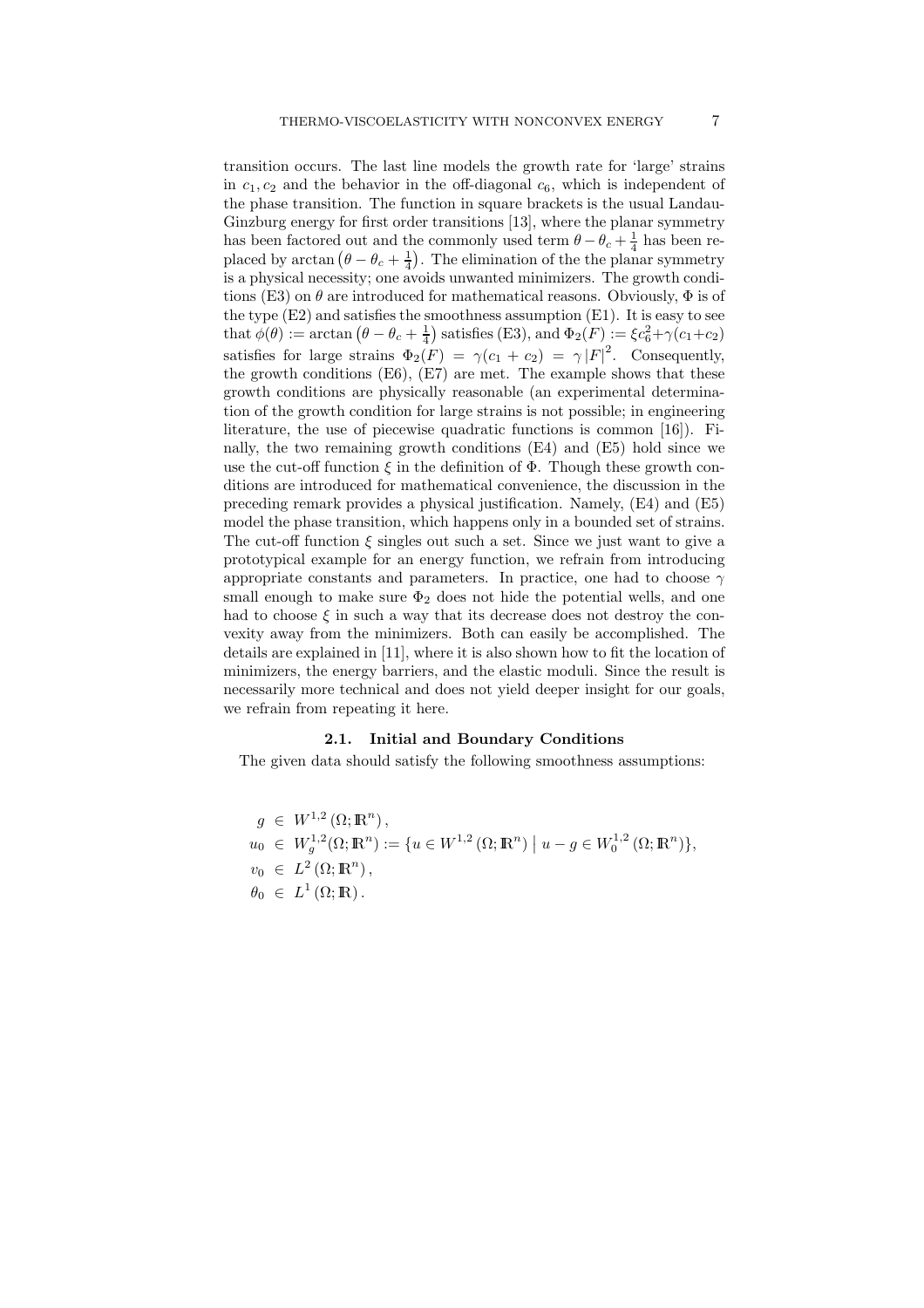#### **2.2. Resulting System of Equations**

Using (E2), one obtains

$$
\sigma(F,\theta) = \frac{\partial \Phi(F,\theta)}{\partial F} = \phi(\theta)\phi_1(F) + \phi_2(F)
$$

and  $\theta \sigma_{\theta}(\nabla u, \theta) : \nabla u_t = \theta \phi'(\theta) \phi_1(\nabla u) : \nabla u_t$ . To simplify the notation, let us write  $f(\theta) := \theta \phi'(\theta)$ . Then, system  $(3a)-(3g)$  becomes

$$
u_{tt} = \text{Div}\left(\phi(\theta)\phi_1(\nabla u) + \phi_2(\nabla u) + \nabla u_t\right) \quad \text{in } \Omega \times ]0, T[, \tag{6a}
$$

 $u = g \text{ on } \partial\Omega \times [0, T],$  (6b)

$$
u = u_0 \quad \text{in } \Omega \times \{0\},\tag{6c}
$$

$$
u_t = v_0 \quad \text{in } \Omega \times \{0\},\tag{6d}
$$

$$
\theta_t = \Delta \theta + f(\theta)\phi_1(\nabla u) : \nabla u_t + \nabla u_t : \nabla u_t \quad \text{in } \Omega \times ]0, T[, \tag{7a}
$$

$$
\theta = 0 \quad \text{on } \partial\Omega \times [0, T[, \tag{7b}
$$

$$
\theta = \theta_0 \quad \text{in } \Omega \times \{0\}. \tag{7c}
$$

#### **3. EXISTENCE OF A WEAK-RENORMALIZED SOLUTION GLOBAL IN TIME**

In order to prove existence of a weak solution, we have two overcome two main difficulties: the nonconvexity of the energy density and the mechanical dissipation, i.e., the term  $\nabla u_t : \nabla u_t$  in the heat equation.

The latter will lead to a parabolic equation with initial data in  $L^1(\Omega;\mathbb{R})$ and a right-hand side in  $\hat{L}^1(0,T;L^1(\Omega;\mathbb{R}))$ . We will use the concept of renormalized solutions, introduced by Lions and DiPerna in their investigarenormalized solutions, introduced by Lions and DiPerna in their investigation of the Boltzmann equation [10, 9]. Further references for renormalized solutions for parabolic equations in  $L^1$  are, e.g., [18, 4, 3]. Other frameworks are, for example, SOLA [8], and entropy solutions [21].

In this paper, we combine ideas of [14] and [2]. In the latter paper, renormalized solutions are applied to a thermoviscoelastic system with a convex stored energy. Apart from the free energy, the coupling of the equations studied here differs from [2]: for phase transitions, the essential parameter is the temperature  $\theta$ , not its gradient  $\nabla \theta$ .

#### **3.1. Quick Review of Renormalized Solutions**

For the reader's convenience, the basic properties of renormalized solutions are briefly recollected. With our application in mind, we concentrate on parabolic equations.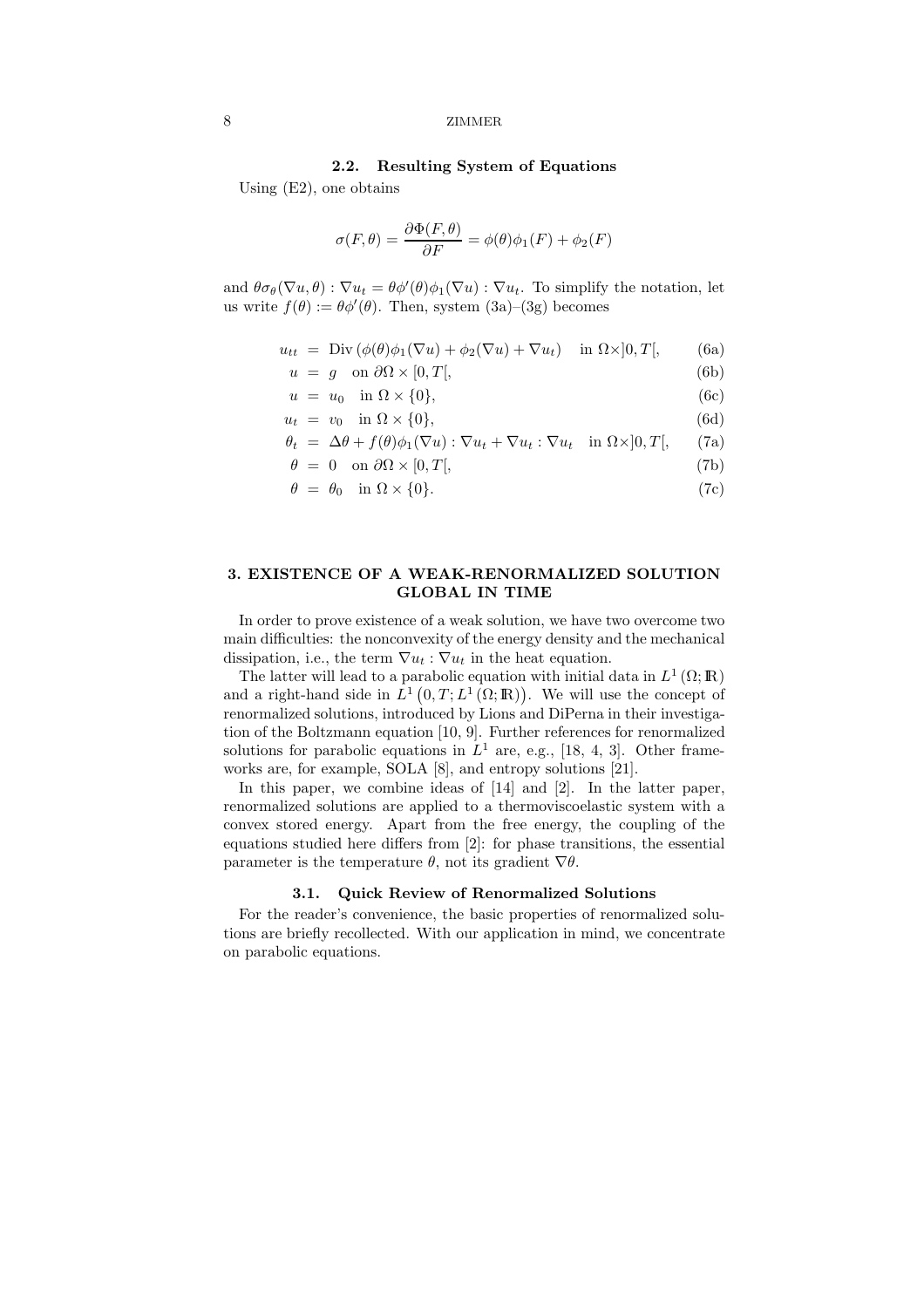This Section deals with equations of the type

$$
\theta_t - \Delta \theta = H \text{ in } \Omega \times ]0, T[, \tag{8a}
$$

$$
\theta = 0 \text{ on } \partial \Omega \times ]0, T[, \tag{8b}
$$

$$
\theta = \theta_0 \text{ in } \Omega \times \{0\},\tag{8c}
$$

with  $H \in L^1(0,T; L^1(\Omega; \mathbb{R}))$  and  $\theta_0 \in L^1(\Omega; \mathbb{R})$ .<br>  $T_{\mathcal{F}}(r) := \max_{\mathbf{X}} (\min(r, K) - K)$  denotes the trunc

 $T_K(r) := \max(\min(r, K), -K)$  denotes the truncation function at height  $K \geq 0$ .<br>Definition 3.1.

DEFINITION 3.1. A measurable function  $θ: Ω×]0, T[→ ℝ]$  is a *renor-malized solution* of problem (8a)–(8c) if it satisfies the following properties:

(i) 
$$
\theta \in L^{\infty}(0, T; L^{1}(\Omega; \mathbb{R}))
$$
,  
\n(ii)  $T_{K}(\theta) \in L^{2}(0, T; W_{0}^{1,2}(\Omega; \mathbb{R}))$  for every  $K \ge 0$ ,  
\n(iii)  $\lim_{n \to +\infty} \iint_{\{(x,t) \mid n \le |\theta(x,t)| \le n+1\}} |\nabla \theta|^{2} dy ds = 0$ ,

and, for every  $S \in C^{\infty}(\mathbb{R}; \mathbb{R})$  with  $S' \in C_0^{\infty}(\mathbb{R}; \mathbb{R})$ ,

$$
(iv) \tS(\theta)_t - \text{div}[S'(\theta)\nabla\theta] + S''(\theta)|\nabla\theta|^2 = HS'(\theta) \text{ in } \mathcal{D}'(\Omega \times ]0,T[),
$$

(v)  $S(\theta) = S(\theta_0)$  in  $\Omega \times \{0\}.$ 

*Remark 3. 1.* In our application, the right hand side H of the heat equation will depend on a temperature  $\hat{\theta}$  and u:

$$
\theta_t - \Delta \theta = H(\hat{\theta}, u) \text{ in } \Omega \times ]0, T[,
$$

where  $H(\hat{\theta}, u) := f(\hat{\theta})\phi_1(\nabla u) : \nabla u_t + \nabla u_t : \nabla u_t$ . To obtain the regularity  $H \in L^1(0,T;L^1(\Omega;\mathbb{R}))$ , seeking for  $u \in W^{1,2}(0,T;W^{1,2}(\Omega;\mathbb{R}^n))$  as regularity of the deformation looks resconsible. This is a physically reasonable ularity of the deformation looks reasonable. This is a physically reasonable solution space: Since solids undergoing a phase transformation are likely to form microstructures, the regularity of the deformation will be low and one cannot necessarily expect the second spatial derivatives to be in  $L^p(\Omega;\mathbb{R})$ . Accepting this, we arrive at a heat equation in  $L^1(\Omega;\mathbb{R})$ . Since the heat capacity is constant, temperature is proportional to energy density, which is naturally measured in an  $L^1(\Omega;\mathbb{R})$  norm. Therefore, the treatment of the heat equation in  $L^1(\Omega;\mathbb{R})$  seems to be physically reasonable.

#### **3.2. Statement of the Theorems**

Now we are in a position to define a weak-renormalized solution of (6a)– (7c).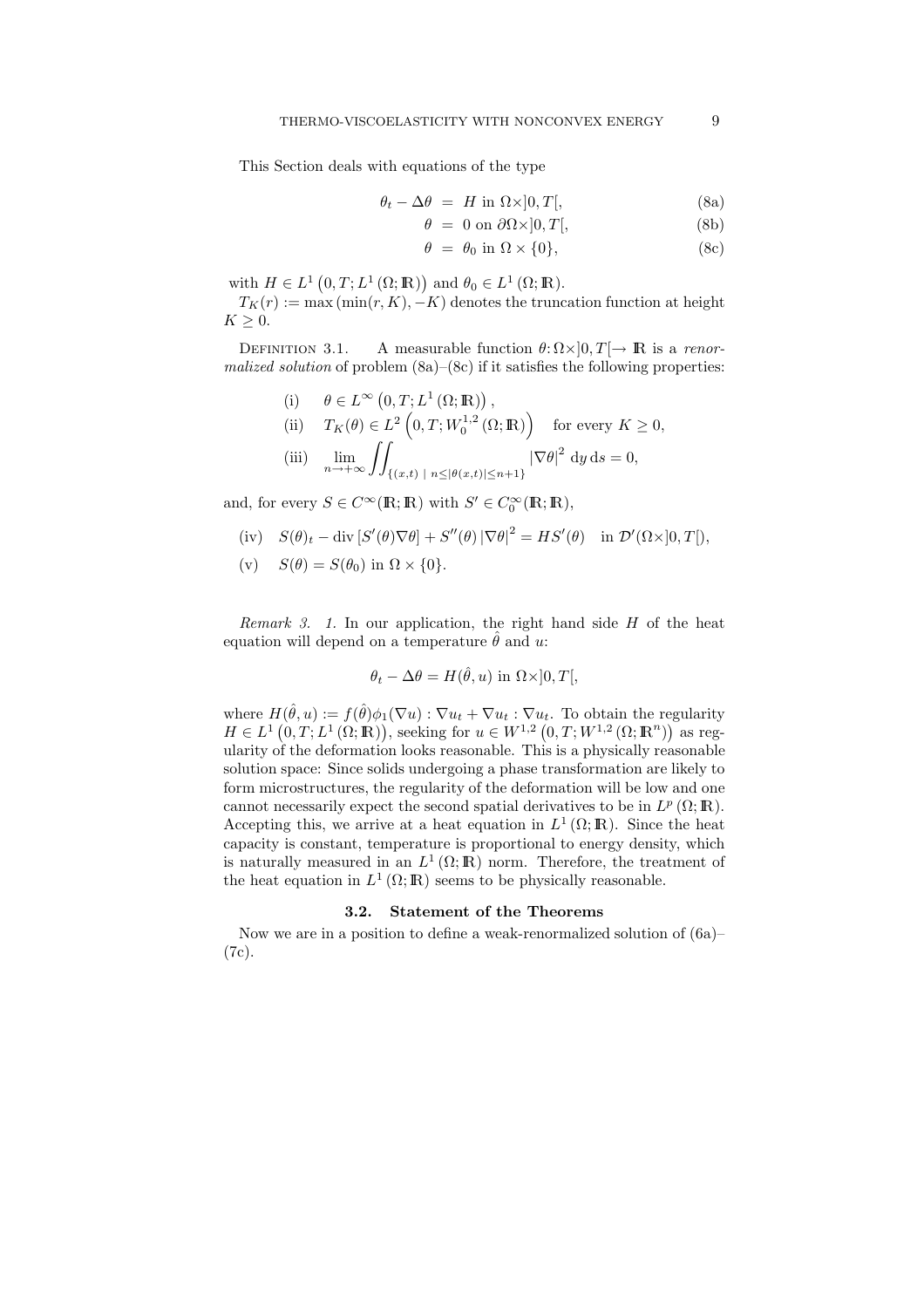

**FIG. 2.** Prototypical shape of  $\phi(\theta)$ , satisfying  $\phi'(r_0) = 0$  for some point  $r_0 > 0$  in addition to (E3). Here,  $\phi$  is chosen to be constant close to the absolute temperature  $\theta = 0$ , which is plotted at the origin.

DEFINITION 3.2. A pair  $(u, \theta)$  with  $u: \Omega \times ]0, T[ \rightarrow \mathbb{R}^n$  and  $\theta: \Omega \times ]0, T[ \rightarrow \mathbb{R}^n]$ **IR** is said to be a *weak renormalized solution of the system*  $(6a)$ *–* $(7c)$  if it satisfies the following conditions:

(i) Regularity of u:

$$
u \in L^{\infty}(W_g^{1,2}(\Omega; \mathbb{R}^n)) \cap W^{1,\infty}(0,T; L^2(\Omega; \mathbb{R}^n))
$$
  

$$
\cap W^{1,2}(0,T; W^{1,2}(\Omega; \mathbb{R}^n)) \cap W^{2,2}(0,T; W^{-1,2}(\Omega; \mathbb{R}^n)),
$$

(ii) u is a weak solution of (6a)–(6d): for every  $\zeta \in C_0^{\infty}(\Omega \times ]0, T[; \mathbb{R}^n)$ ,

$$
\int_0^T \int_{\Omega} \left[ (\sigma(\nabla u, \theta) + \nabla u_t) : \nabla \zeta - u_t \cdot \zeta_t \right] dx dt = 0,
$$
  
\n
$$
u(\cdot, 0) = u_0(\cdot) \quad \text{in } \Omega \times \{0\},
$$
  
\n
$$
u_t(\cdot, 0) = v_0(\cdot) \quad \text{in } \Omega \times \{0\},
$$

(iii)  $\theta$  is a renormalized solution of  $(7a)-(7c)$ .

The main theorem of this paper can be formulated as follows.

THEOREM 3.1. Let  $\Omega$  be a nonempty, bounded domain in  $\mathbb{R}^n$  (n = 2) *or* n = 3*) with a Lipschitz boundary. Assume the initial and boundary conditions satisfy the conditions stated in Section 2.1 and* Φ *satisfies hypotheses (E1)–(E7). Then there exists a weak renormalized solution of system (6a)–(7c).*

One also has the following result concerning the positivity of the temperature.

Theorem 3.2. *Suppose in addition to the assumptions of Theorem 3.1 that*  $f(r_0) = 0$  *for some*  $r_0 \geq 0$  *and*  $\theta_0 \geq r_0$  *almost everywhere in*  $\Omega \times ]0, T[$ *.*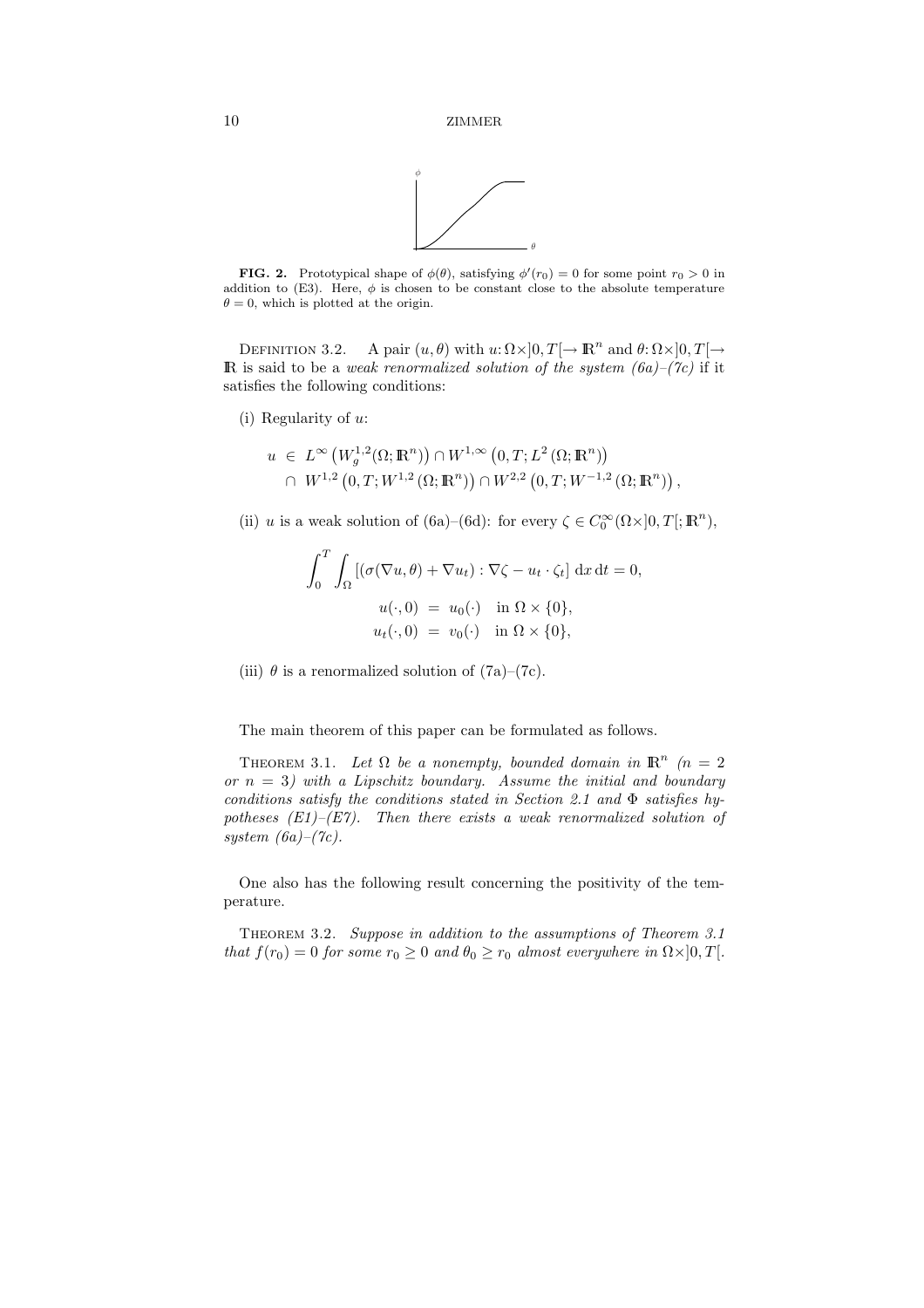*Then the temperature* θ *of the weak renormalized solution of system (6a)– (7c)* satisfies  $\theta \ge r_0$  *almost everywhere in*  $\Omega \times ]0, T[$ *.* 

We remark that Theorem 3.2 gives in particular for the prototypical energy given in Remark 2.2 the estimate  $\theta \geq 0$  almost everywhere. To obtain  $\theta > 0$ , one has to modify the toy model for the energy to full-fill  $\phi'(r_0) = 0$  for some point  $r_0 > 0$ . This can easily be achieved, an example of such a function is plotted in Figure 3.2 of such a function is plotted in Figure 3.2.

#### **4. PROOF OF THEOREMS 3.1 AND 3.2**

The main part of this section will be devoted to the proof of Theorem 3.1. The proof of Theorem 3.2 follows at the end of the section; it is a straightforward application of ideas of Blanchard and Guibé [2].

We will use the Schauder Fixed Point Theorem to prove Theorem3.1. Let  $\hat{\theta} = \hat{\theta}(x, t)$  be an arbitrary element in  $L^1(0, T; L^1(\Omega; \mathbb{R}))$ . First, we consider the problem consider the problem

$$
u_{tt} = \text{Div}\left(\phi(\hat{\theta})\phi_1(\nabla u) + \phi_2(\nabla u) + \nabla u_t\right) \quad \text{in } \Omega \times ]0, T[, \quad (9a)
$$

$$
u = g \quad \text{on } \partial\Omega \times [0, T[, \tag{9b}
$$

$$
u = u_0 \quad \text{in } \Omega \times \{0\},\tag{9c}
$$

$$
u_t = v_0 \quad \text{in } \Omega \times \{0\}. \tag{9d}
$$

We will show that this system has a unique solution  $\hat{u}$ . Substitution of  $\hat{\theta}$ and  $\hat{u}$  in the nonlinear term on the right-hand side of Equation (7a) will give a solution  $\hat{\theta}$  of (7a)–(7c). We will investigate continuity and compactness of the map  $\Psi: \hat{\theta} \to \theta$ .

THEOREM 4.1. *The system (9a)–(9d) admits a unique weak solution*  $\hat{u} =$  $\hat{u}(x, t)$  with the regularity  $\hat{u} \in L^{\infty}((V_3^{1,2}(\Omega; \mathbb{R}^n)) \cap W^{1,\infty}(0, T; L^2(\Omega; \mathbb{R}^n))$ <br> $\cap W^{1,2}(\Omega; \mathbb{R}^n) \cap W^{2,2}(\Omega; \mathbb{R}^n) \cap W^{-1,2}(\Omega; \mathbb{R}^n)$  $\cap W^{1,2}(0,T;W^{1,2}(\Omega;\mathbb{R}^n)) \cap W^{2,2}(0,T;W^{-1,2}(\Omega;\mathbb{R}^n)).$ 

*Proof.* Since the temperature is fixed, this is a purely viscoelastic problem. Existence and uniqueness of a solution follows from the work of Friesecke and Dolzmann [14, Theorem 4.1]: a semi-implicit discretization in time leads to a variational problem. The integrand is convex, due to the discretized viscosity. Since the functional can be shown to be coercive (here, we need the assumption that  $\partial\Omega$  is Lipschitz), a solution exists. Using different approximations in time, one can easily obtain most of the necessary weak convergences (to obtain strong convergence of the velocity, we use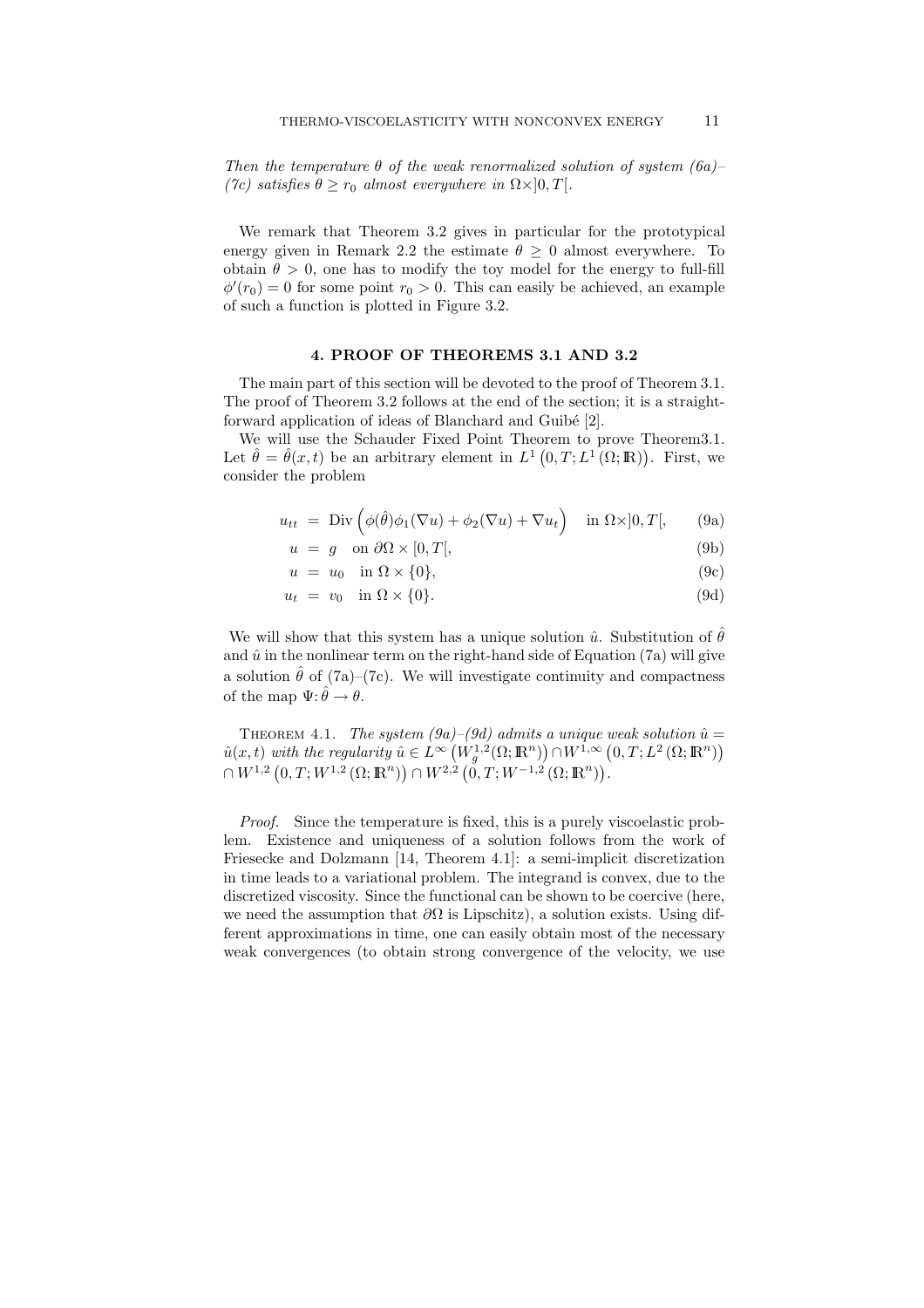again that  $\partial\Omega$  is Lipschitz to apply an Aubin-type argument). The crucial step is to show strong convergence of  $\nabla u$ ; this is [14, Proposition 3.1].  $\square$ 

A multiplication of equation (9a) by  $\hat{u}_t$  and integration over space and time yields

$$
\frac{1}{2} \int_{\Omega} |\hat{u}_t(t)|^2 dx + \int_0^t \int_{\Omega} |\nabla \hat{u}_t|^2 dx ds + \int_{\Omega} \Phi_2(\nabla \hat{u})(t) dx
$$
  
= 
$$
- \int_0^t \int_{\Omega} \phi(\hat{\theta}) \phi_1(\nabla \hat{u}) : \nabla \hat{u}_t dx ds + \frac{1}{2} \int_{\Omega} |\hat{u}_t(0)|^2 dx + \int_{\Omega} \Phi_2(\nabla \hat{u})(0) dx
$$

for almost every t in  $[0, T]$ .

By (E7), there are positive constants  $c$  and  $c'$  such that

$$
c\left|\nabla\hat{u}(t)\right|^2 - c' < \Phi_2(\nabla\hat{u})(t) \text{ and } \Phi_2(\nabla\hat{u})(0) < c'\left(\left|\nabla\hat{u}(0)\right|^2 + 1\right).
$$

Hence, we obtain

$$
\frac{1}{2} \int_{\Omega} |\hat{u}_t(t)|^2 dx + \int_0^t \int_{\Omega} |\nabla \hat{u}_t|^2 dx ds + c \int_{\Omega} |\nabla \hat{u}(t)|^2 dx \qquad (10)
$$
  

$$
\leq - \int_0^t \int_{\Omega} \phi(\hat{\theta}) \phi_1(\nabla \hat{u}) : \nabla \hat{u}_t dx ds + \frac{1}{2} ||v_0||^2_{L^2(\Omega; \mathbb{R}^n)}
$$
  

$$
+ c' ||u_0||^2_{W^{1,2}(\Omega; \mathbb{R}^n)} + C
$$

for almost every  $t$  in  $]0, T[$ .

By (E4),  $\phi_1(\nabla \hat{u})$  is bounded. Using this and Young's inequality, the first term on the right-hand side can be estimated as follows:

$$
-\int_0^t \int_{\Omega} \phi(\hat{\theta}) \phi_1(\nabla \hat{u}) : \nabla \hat{u}_t \, dx \, ds
$$
  
\n
$$
\leq C \int_0^t \int_{\Omega} \left| \phi(\hat{\theta}) \right|^2 \, dx \, ds + \frac{1}{2} \int_0^t \int_{\Omega} |\nabla \hat{u}_t|^2 \, dx \, ds. \tag{11}
$$

Combining (10) and (11), we arrive at

$$
\frac{1}{2} \int_{\Omega} |\hat{u}_t(t)|^2 dx + \frac{1}{2} \int_0^t \int_{\Omega} |\nabla \hat{u}_t|^2 dx ds + c \int_{\Omega} |\nabla \hat{u}(t)|^2 dx
$$
  
\n
$$
\leq C \int_0^t \int_{\Omega} |\phi(\hat{\theta})|^2 dx ds + \frac{1}{2} ||v_0||^2_{L^2(\Omega; \mathbb{R}^n)} + c' ||u_0||^2_{W^{1,2}(\Omega; \mathbb{R}^n)} + C
$$

for almost every  $t$  in  $]0, T[$ .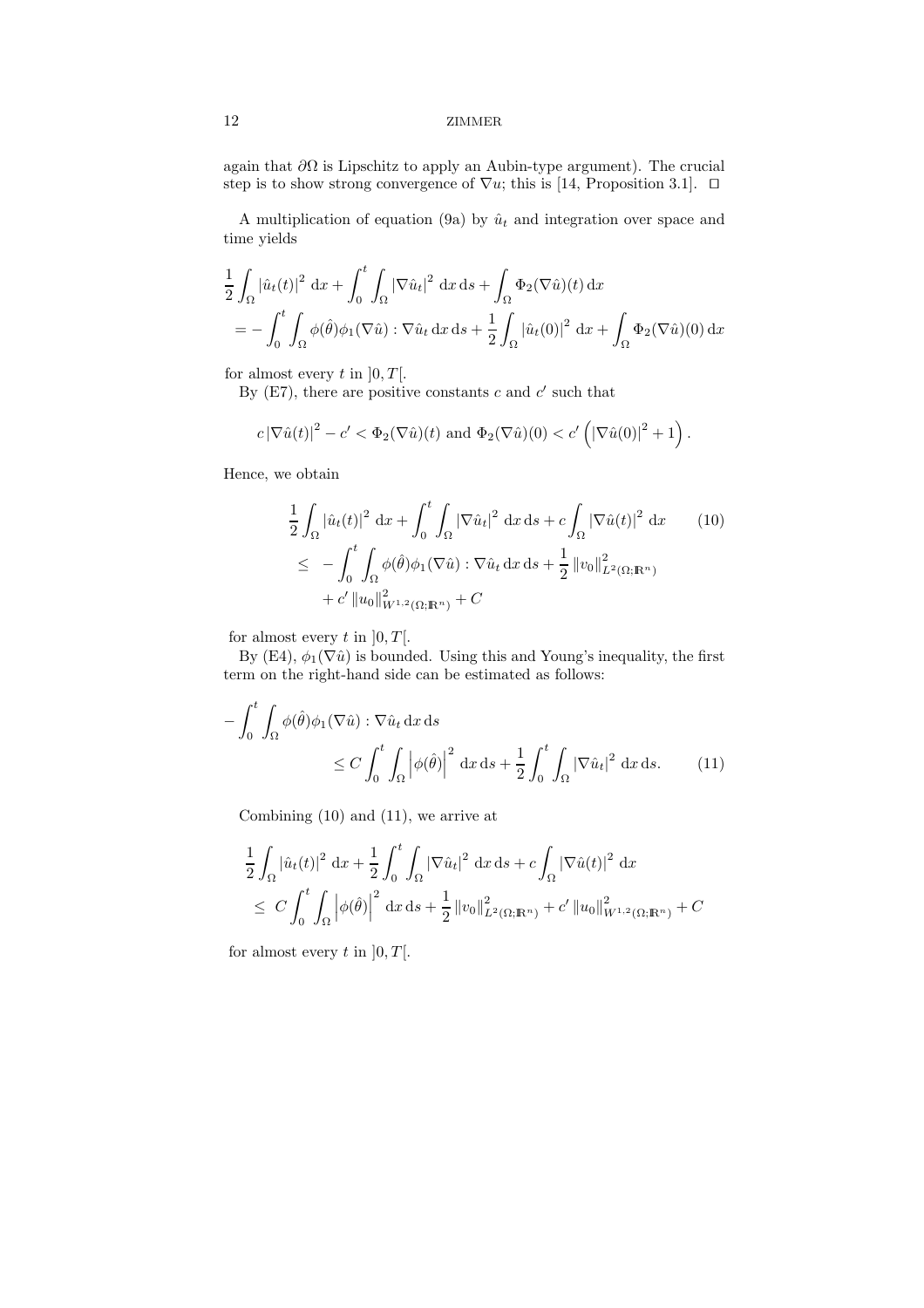Since the terms on the left hand side are nonnegative, we can take the supremum over  $t$ . This yields

$$
\frac{1}{2} ||\hat{u}_t||_{L^{\infty}(0,T;L^2(\Omega;\mathbb{R}^n))}^2 + \frac{1}{2} ||\nabla \hat{u}_t||_{L^2(0,T;L^2(\Omega;\mathbb{R}^{n\times n}))}^2 + c ||\nabla \hat{u}||_{L^{\infty}(0,T;L^2(\Omega;\mathbb{R}^{n\times n}))}^2
$$
\n
$$
\leq C \left[ ||\phi(\hat{\theta})||_{L^2(0,T;L^2(\Omega;\mathbb{R}))}^2 + ||v_0||_{L^2(\Omega;\mathbb{R}^n)}^2 + ||u_0||_{W^{1,2}(\Omega;\mathbb{R}^n)}^2 + 1 \right] \leq C,
$$

where C is independent of  $\hat{\theta}$  by (E3). Poincaré's inequality

$$
\left\|\hat{u} - g\right\|_{L^2(\Omega; \mathbb{R}^n)}^2 \le C\left(\left\|\nabla \hat{u}\right\|_{L^2(\Omega; \mathbb{R}^{n \times n})}^2 + 1\right)
$$

finally gives the bound

$$
\frac{1}{2} \|\hat{u}_t\|_{L^{\infty}(0,T;L^2(\Omega;\mathbb{R}^n))}^2 + \frac{1}{2} \|\nabla \hat{u}_t\|_{L^2(0,T;L^2(\Omega;\mathbb{R}^{n\times n}))}^2 + \|\hat{u}\|_{L^{\infty}(0,T;W^{1,2}(\Omega;\mathbb{R}^n))}^2 \leq C.
$$

Next, we prove continuous dependence of  $\hat{u}$  on  $\hat{\theta}$ . Let  $\hat{\theta}_1, \hat{\theta}_2$  be two temperatures. Denote the corresponding solutions of  $(9a)–(9d)$  by  $\hat{u}_1$  and  $\hat{u}_2$ . A multiplication of the differences of the two equations by  $\hat{u}_1 - \hat{u}_2$  and integration over space and time yields

$$
\partial_t \frac{1}{2} \left( \int_{\Omega} |\hat{u}_1(t) - \hat{u}_2(t)|^2 dx + \int_0^t \int_{\Omega} |\nabla \hat{u}_1 - \nabla \hat{u}_2|^2 dx ds \right) \qquad (12)
$$
  
\n
$$
= - \int_0^t \int_{\Omega} \left[ \left( \phi(\hat{\theta}_1) \phi_1(\nabla \hat{u}_1) - \phi(\hat{\theta}_2) \phi_1(\nabla \hat{u}_2) \right) : (\nabla \hat{u}_1 - \nabla \hat{u}_2) \right] dx ds
$$
  
\n
$$
- \int_0^t \left[ \int_{\Omega} (\phi_2(\nabla \hat{u}_1) - \phi_2(\nabla \hat{u}_2)) : (\nabla \hat{u}_1 - \nabla \hat{u}_2) \right] dx ds
$$
  
\n
$$
+ \int_0^t \int_{\Omega} |\partial_t \hat{u}_1 - \partial_t \hat{u}_2|^2 dx ds
$$
  
\n
$$
\leq \left| \int_0^t \int_{\Omega} \left( \phi(\hat{\theta}_1) - \phi(\hat{\theta}_2) \right) \phi_1(\nabla \hat{u}_1) : (\nabla \hat{u}_1 - \nabla \hat{u}_2)
$$
  
\n
$$
+ \phi(\hat{\theta}_2) (\phi_1(\nabla \hat{u}_1) - \phi_1(\nabla \hat{u}_2)) : (\nabla \hat{u}_1 - \nabla \hat{u}_2) dx ds
$$
  
\n
$$
+ \text{Lip}(\phi_2) \int_0^t \int_{\Omega} |\nabla \hat{u}_1 - \nabla \hat{u}_2|^2 dx ds + \int_0^t \int_{\Omega} |\partial_t \hat{u}_1 - \partial_t \hat{u}_2|^2 dx ds
$$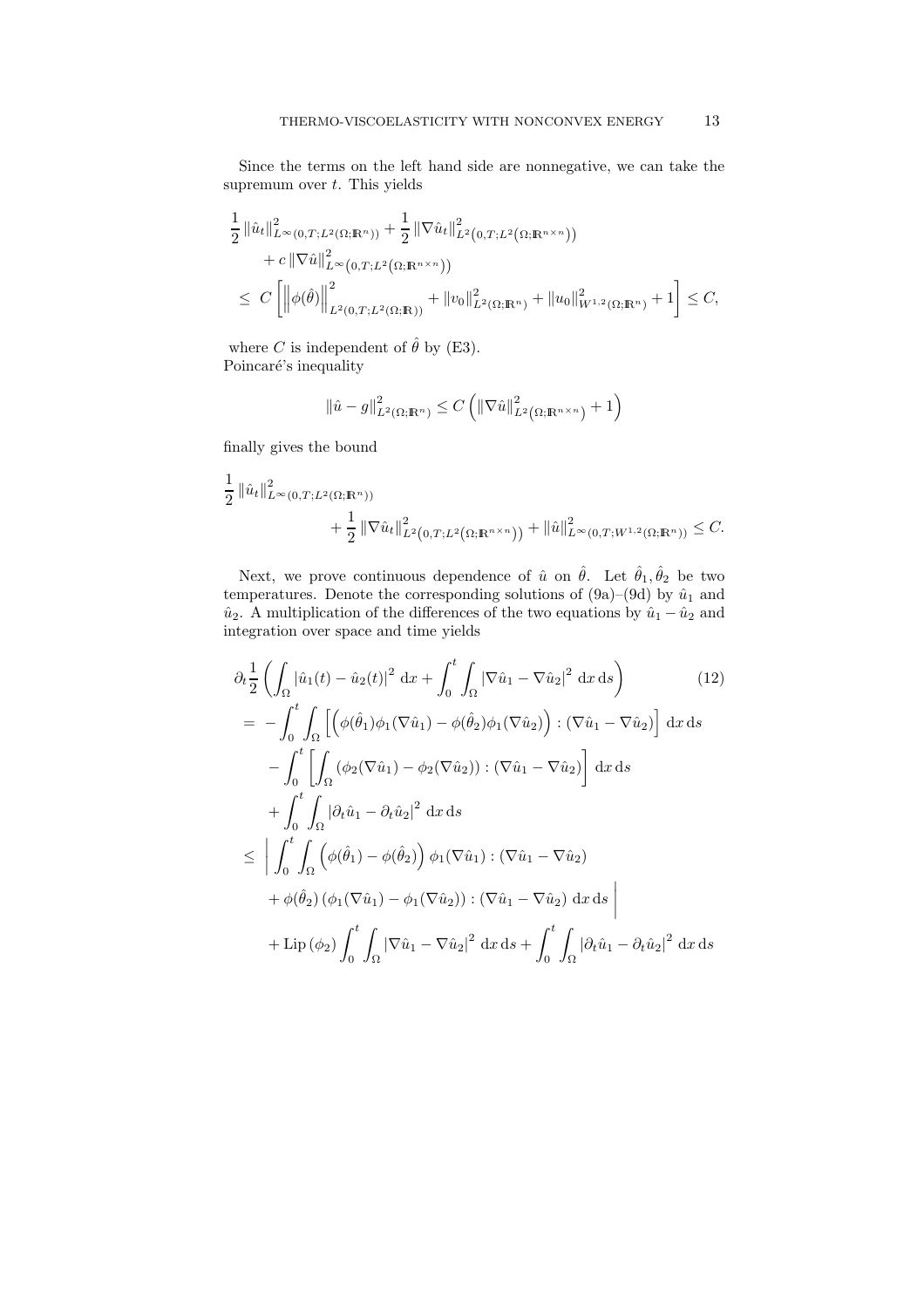$$
\leq C \int_0^t \int_{\Omega} \left| \phi(\hat{\theta}_1) - \phi(\hat{\theta}_2) \right|^2 dx ds + \frac{1}{2} \int_0^t \int_{\Omega} |\nabla \hat{u}_1 - \nabla \hat{u}_2|^2 dx ds
$$
  
+  $C \operatorname{Lip}(\phi_1) \int_0^t \int_{\Omega} |\nabla \hat{u}_1 - \nabla \hat{u}_2|^2 dx ds$   
+  $\operatorname{Lip}(\phi_2) \int_0^t \int_{\Omega} |\nabla \hat{u}_1 - \nabla \hat{u}_2|^2 dx ds + \int_0^t \int_{\Omega} |\partial_t \hat{u}_1 - \partial_t \hat{u}_2|^2 dx ds$   
 $\leq C \int_0^t \int_{\Omega} \left| \phi(\hat{\theta}_1) - \phi(\hat{\theta}_2) \right|^2 dx ds + C \int_0^t \int_{\Omega} |\nabla \hat{u}_1 - \nabla \hat{u}_2|^2 dx ds$   
+  $\int_0^t \int_{\Omega} |\partial_t \hat{u}_1 - \partial_t \hat{u}_2|^2 dx ds$ 

for almost every  $t$  in  $]0, T[$  (the first inequality uses (E6), the second one Young's inequality, (E3), (E4) and (E5)). Similarly, using  $\partial_t \hat{u}_1 - \partial_t \hat{u}_2$  as test function. and invoking (E3), (E4), (E5), (E6) and Young's inequality, one obtains

$$
\partial_t \frac{1}{2} \int_0^t \int_{\Omega} |\partial_t \hat{u}_1 - \partial_t \hat{u}_2|^2 dx ds \qquad (13)
$$
\n
$$
\leq \partial_t \frac{1}{2} \int_0^t \int_{\Omega} |\partial_t \hat{u}_1 - \partial_t \hat{u}_2|^2 dx ds + \frac{1}{2} \int_0^t \int_{\Omega} |\nabla \partial_t \hat{u}_1 - \nabla \partial_t \hat{u}_2|^2 dx ds
$$
\n
$$
= - \int_0^t \int_{\Omega} \left( \phi(\hat{\theta}_1) \phi_1(\nabla \hat{u}_1) - \phi(\hat{\theta}_2) \phi_1(\nabla \hat{u}_2) \right) : (\nabla \partial_t \hat{u}_1 - \nabla \partial_t \hat{u}_2) dx ds
$$
\n
$$
- \int_0^t \int_{\Omega} (\phi_2(\nabla \hat{u}_1) - \phi_2(\nabla \hat{u}_2)) : (\nabla \partial_t \hat{u}_1 - \nabla \partial_t \hat{u}_2) dx ds
$$
\n
$$
- \frac{1}{2} \int_0^t \int_{\Omega} |\nabla \partial_t \hat{u}_1 - \nabla \partial_t \hat{u}_2|^2 dx ds
$$
\n
$$
\leq C \int_0^t \int_{\Omega} |\phi(\hat{\theta}_1) - \phi(\hat{\theta}_2)|^2 dx ds + C \int_0^t \int_{\Omega} |\nabla \hat{u}_1 - \nabla \hat{u}_2|^2 dx ds
$$

for almost every  $t$  in  $]0, T[$ .

Let us add (12) and (13). The second inequality uses  $|\phi| \leq C$ , the third one  $|\phi'| \leq C$ .

$$
\partial_t \frac{1}{2} \left( \int_{\Omega} |\hat{u}_1(t) - \hat{u}_2(t)|^2 dx \right)
$$
\n
$$
+ \int_0^t \int_{\Omega} |\nabla \hat{u}_1 - \nabla \hat{u}_1|^2 dx ds + \int_0^t \int_{\Omega} |\partial_t \hat{u}_1 - \partial_t \hat{u}_2|^2 dx ds \right)
$$
\n
$$
\leq C \int_0^t \int_{\Omega} |\phi(\hat{\theta}_1) - \phi(\hat{\theta}_2)|^2 dx ds
$$
\n(14)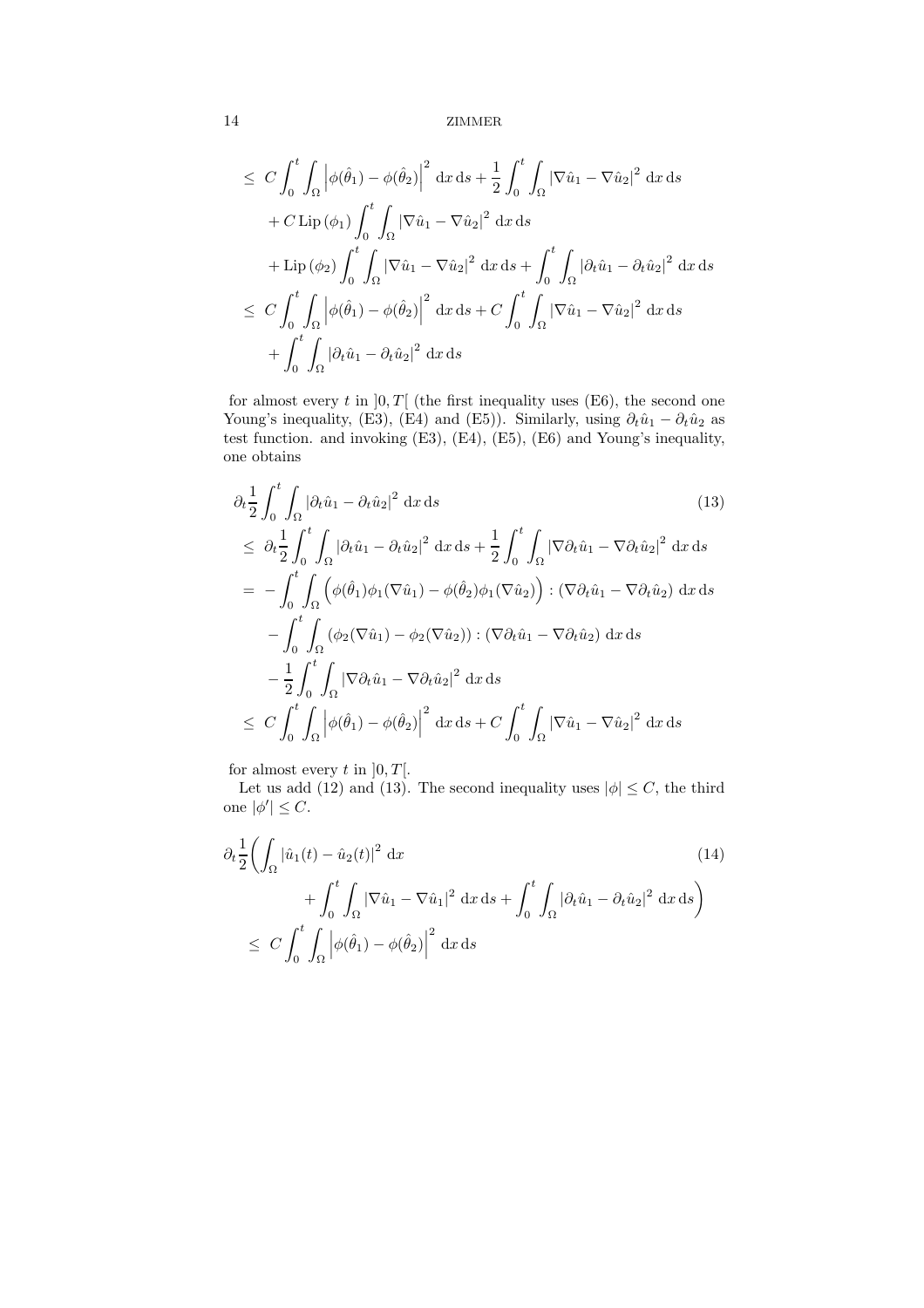$$
+ C \int_0^t \int_{\Omega} |\nabla \hat{u}_1 - \nabla \hat{u}_2|^2 dx ds + \int_0^t \int_{\Omega} |\partial_t \hat{u}_1 - \partial_t \hat{u}_2|^2 dx ds
$$
  

$$
\leq C \int_0^t \int_{\Omega} \left| \phi(\hat{\theta}_1) - \phi(\hat{\theta}_2) \right| dx ds
$$
  

$$
+ C \int_0^t \int_{\Omega} |\nabla \hat{u}_1 - \nabla \hat{u}_2|^2 dx ds + \int_0^t \int_{\Omega} |\partial_t \hat{u}_1 - \partial_t \hat{u}_2|^2 dx ds
$$
  

$$
\leq C \int_0^t \int_{\Omega} \left| \hat{\theta}_1 - \hat{\theta}_2 \right| dx ds
$$
  

$$
+ C \int_0^t \int_{\Omega} |\nabla \hat{u}_1 - \nabla \hat{u}_2|^2 dx ds + \int_0^t \int_{\Omega} |\partial_t \hat{u}_1 - \partial_t \hat{u}_2|^2 dx ds
$$

for almost every t in  $[0, T]$ .

Hence, by Gronwall's inequality,  $\hat{u}$  depends continuously on  $\hat{\theta}$ . In particular, the map

$$
\hat{\theta} \mapsto \nabla \hat{u}
$$

is continuous from  $L^1(0,T; L^1(\Omega;\mathbb{R}))$  to  $L^2(0,T; L^2(\Omega;\mathbb{R}^{n\times n}))$ ; the second line of (13) shows that ond line of (13) shows that

 $\hat{\theta} \mapsto \nabla \hat{u}_t$ 

is continuous from  $L^1(0,T;L^1(\Omega;\mathbb{R}))$  to  $L^2(0,T;L^2(\Omega;\mathbb{R}^n))$ .<br>Using the estimates derived so far, one easily obtains a bo

Using the estimates derived so far, one easily obtains a bound of the nonlinear term  $f(\hat{\theta})\phi_1(\nabla \hat{u})$ :  $\nabla \hat{u}_t + \nabla \hat{u}_t$ :  $\nabla \hat{u}_t$  on the right-hand side of the heat equation in  $L^1(0,T;L^1(\Omega;\mathbb{R}))$ . Namely, the following estimate uses (E3) to obtain boundedness of  $f(\hat{\theta}) = \hat{\theta} \phi'(\hat{\theta})$ ):

$$
\left\| f(\hat{\theta})\phi_1(\nabla \hat{u}) : \nabla \hat{u}_t + \nabla \hat{u}_t : \nabla \hat{u}_t \right\|_{L^1(0,T;L^1(\Omega;\mathbb{R}))}
$$
\n
$$
\leq C \left[ \|u_0\|_{W^{1,2}(\Omega;\mathbb{R}^n)}^2 + \|v_0\|_{L^2(\Omega;\mathbb{R}^n)}^2 + 1 \right] \leq C,
$$
\n(15)

C being a constant independent of  $\|\hat{\theta}\|_{L^1(0,T;L^1(\Omega;\mathbb{R}))}$ .

Substituting  $\hat{u}$  and  $\hat{\theta}$  in the right-hand side of the heat equation (7a), we get a unique solution  $\theta$ :

$$
\theta_t = \Delta\theta + f(\hat{\theta})\phi_1(\nabla\hat{u}) : \nabla\hat{u}_t + \nabla\hat{u}_t : \nabla\hat{u}_t \quad \text{in } \Omega \times ]0, T[, \qquad (16)
$$
  
\n
$$
\theta = 0 \quad \text{on } \partial\Omega \times ]0, T[,
$$
  
\n
$$
\theta = \theta_0 \quad \text{in } \Omega \times \{0\}
$$

(since the right hand side is in  $L^1(0,T; L^1(\Omega;\mathbb{R}))$ , it has a unique renor-<br>nalized solution, see [2, Proposition 1  $\ell_1$ , 2]) malized solution, see  $[2,$  Proposition 1 & 2]).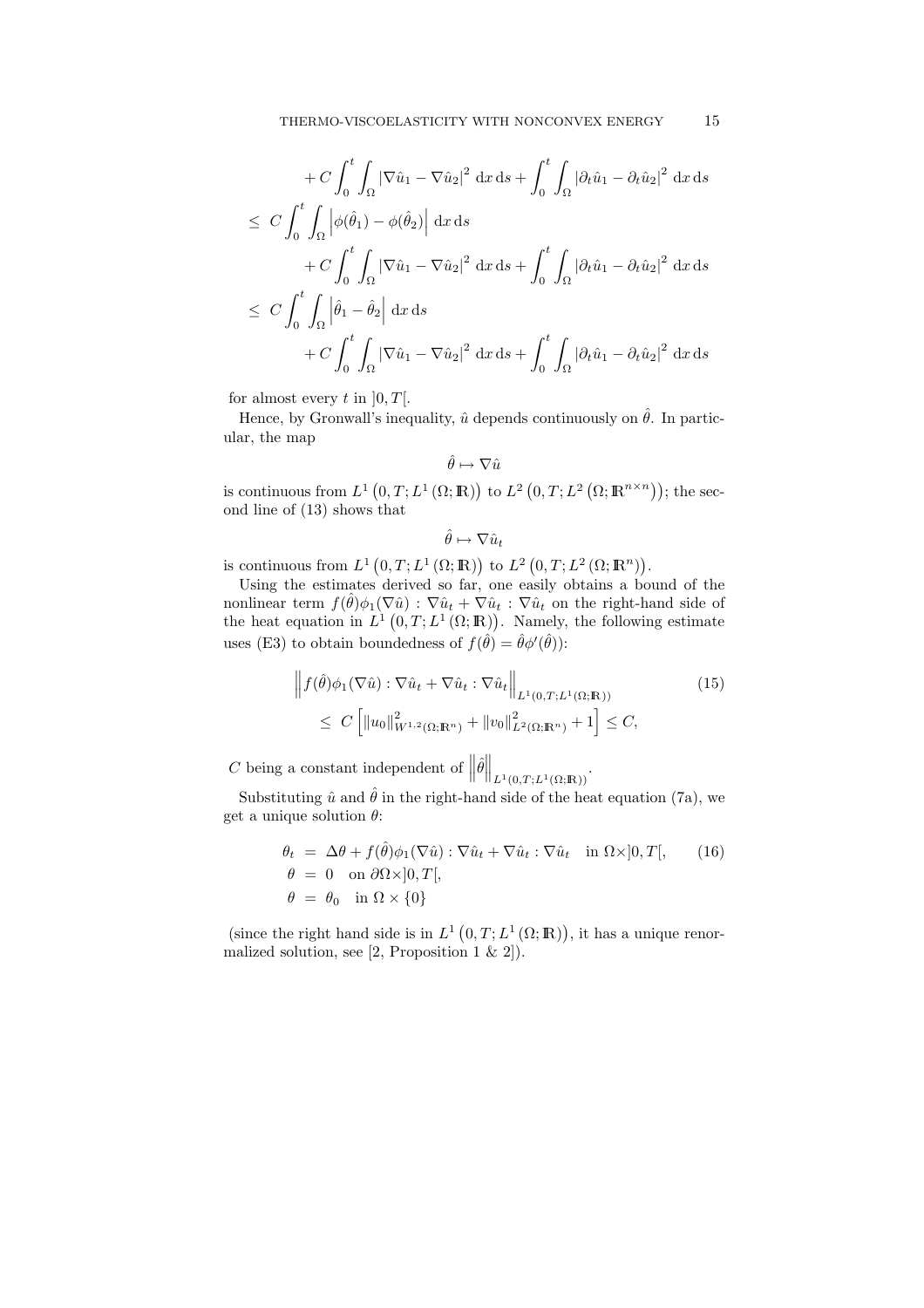Recall that the map  $\hat{\theta} \to \theta$  is denoted  $\Psi$ . The two maps  $\hat{\theta} \mapsto \nabla \hat{u}_t$  and  $\hat{\theta} \mapsto \hat{u}_t$  are continuous from  $L^1(0, T; L^1(0, \mathbb{R}))$  to  $L^2(0, T; L^2(0, \mathbb{R}^{n \times n}))$  $\nabla \hat{u}$  are continuous from  $L^1(0,T;L^1(\Omega;\mathbb{R}))$  to  $L^2(0,T;L^2(\Omega;\mathbb{R}^{n\times n}))$ . Hence, the nonlinear term  $f(\hat{\theta})\phi_1(\nabla \hat{u}) : \nabla \hat{u}_t + \nabla \hat{u}_t : \nabla \hat{u}_t$  of the right hand side of the heat equation is a continuous mapping of  $L^1(0,T; L^1(\Omega;\mathbb{R}))$ <br>to itself. Hence by [2] Proposition 1]. W is continuous. Even more by (15) to itself. Hence, by [2, Proposition 1],  $\Psi$  is continuous. Even more, by (15) and [2, Proposition 3],  $\Psi$  is compact for  $1 \leq p < 1 + \frac{2}{n}$  as a map from  $L^1(0, T; L^1(0, \mathbb{R}))$  to  $L^p(0, T; L^p(0, \mathbb{R}))$  $L^1(0,T;L^1(\Omega;\mathbb{R}))$  to  $L^p(0,T;L^p(\Omega;\mathbb{R})).$ <br>The existence of a bounded set  $B \subset L^1(\Omega;$ 

The existence of a bounded set  $B \subseteq L^1(0,T;L^1(\Omega;\mathbb{R}))$  with  $\Psi(B) \subseteq B$ <br>now straightforward: inequality (15) gives a bound of the right-hand side is now straightforward: inequality (15) gives a bound of the right-hand side of the heat equation by

$$
C\left[\|u_0\|_{W^{1,2}(\Omega;\mathbb{R}^n)}^2 + \|v_0\|_{L^2(\Omega;\mathbb{R}^n)}^2 + 1\right].
$$

According to the theory of renormalized solutions (see, e.g., [2, Proposition 1], there exists a constant C independent of  $\|\hat{\theta}\|_{L^1(0,T;L^1(\Omega;\mathbb{R}))}$  such that

$$
\|\theta\|_{L^1(0,T;L^1(\Omega;\mathbb{R}))} < R := C \left[ \|u_0\|_{W^{1,2}(\Omega;\mathbb{R}^n)}^2 + \|v_0\|_{L^2(\Omega;\mathbb{R}^n)}^2 + \|\theta_0\|_{L^1(\Omega;\mathbb{R})} + 1 \right].
$$

One can choose  $B := B(0, R)$ . An application of Schauder's Fixed Point<br>Theorem finishes the proof Theorem finishes the proof.

We now sketch the proof of Theorem 3.2. It follows the proof of Theorem 4 in [2]. We denote by  $\tilde{f}(r)$  the function

$$
\tilde{f}(r) := \begin{cases} 0 & \text{if } r \le r_0 \\ f(r) & \text{else} \end{cases}.
$$

It is easily verified that the proof of Theorem 3.1 also applies to the system (6a)–(7c) with  $f(\theta)$  replaced by  $f(\theta)$ . By considering for  $K > 0$  the special test function  $S(r) := \min(T_K(r-r_0), 0)$ , one obtains from Definition 3.1 (iv) ( $\chi_A$  is the characteristic function of a set A and  $\tilde{S}(r) := \int_0^r S(x) dx$ <br>the primitive of S) the primitive of  $S$ )

$$
\int_{\Omega} \tilde{S}(\theta)(t) dx + \int_0^t \int_{\Omega} \chi_{]-K + r_0, r_0[} \nabla \theta^2 dx ds
$$
  
= 
$$
\int_0 \int_{\Omega} \left[ \nabla u_t : \nabla u_t + \tilde{f}(\theta) \phi_1(\nabla u) : \nabla u_t \right] S(\theta) dx ds + \int_{\Omega} \tilde{S}(\theta_0) dx.
$$

By considering the signs of  $\tilde{f}$  and S, one obtains

$$
\int_{\Omega} \tilde{S}(\theta)(t) \, \mathrm{d}x \le 0
$$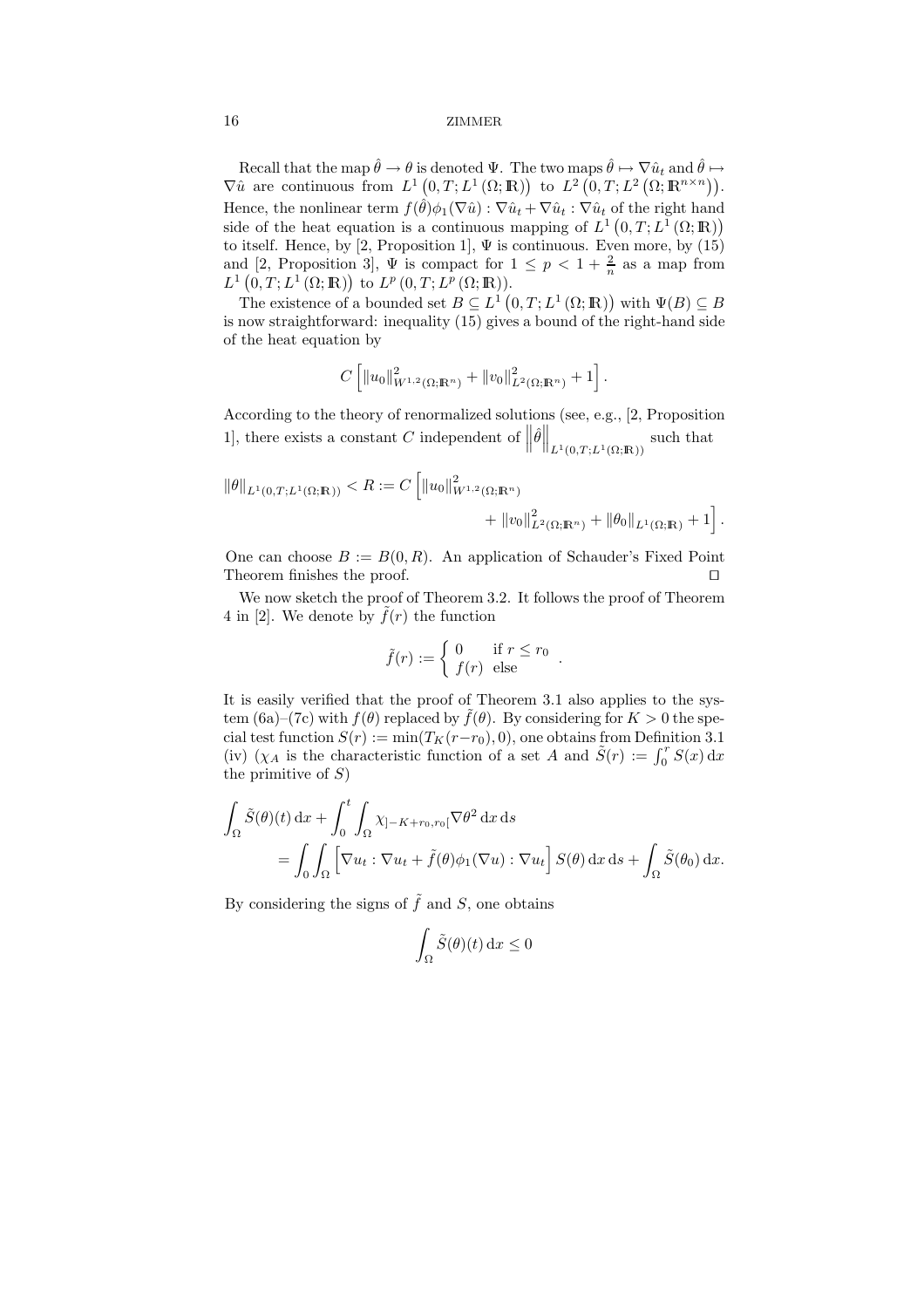for almost every t in  $\Omega \times ]0,T[$ . This implies  $\theta \geq r_0$  almost everywhere in  $\Omega \times ]0, T[$ . The nature of the definition of  $\tilde{f}$  finally implies then

$$
\tilde{f}(\theta) = f(\theta)
$$
 almost everywhere in  $\Omega \times ]0, T[,$ 

and Theorem 3.2 is established.

#### **ACKNOWLEDGMENTS**

This paper grew out of a part of the author's PhD thesis [27] written under the supervision of Prof. Jürgen Scheurle and Prof. Karl-Heinz Hoffmann. I thank both of them for support and advice. This research has been supported by the Deutsche Forschungsgemeinschaft, SFB 438. The article was written while the author held a postdoctoral position in the Division of Engineering and Applied Sciences, California Institute of Technology. Helpful comments of the referees are gratefully acknowledged.

#### **REFERENCES**

- 1. Kaushik Bhattacharya, Sergio Conti, Giovanni Zanzotto, and Johannes Zimmer. Symmetry and reversibility of martensitic transformations. Submitted to Nature, currently under revision.
- 2. D. Blanchard and O. Guibé. Existence of a solution for a nonlinear system in thermoviscoelasticity. Adv. Differential Equations, 5(10-12):1221–1252, 2000.
- 3. D. Blanchard and F. Murat. Renormalised solutions of nonlinear parabolic problems with  $L^1$  data: existence and uniqueness. Proc. Roy. Soc. Edinburgh Sect. A, 127(6):1137–1152, 1997.
- 4. Dominique Blanchard. Truncations and monotonicity methods for parabolic equations. Nonlinear Anal., 21(10):725–743, 1993.
- 5. Zhiming Chen and K.-H. Hoffmann. On a one-dimensional nonlinear thermoviscoelastic model for structural phase transitions in shape memory alloys. J. Differential Equations, 112(2):325–350, 1994.
- 6. C. M. Dafermos. Global smooth solutions to the initial-boundary value problem for the equations of one-dimensional nonlinear thermoviscoelasticity. SIAM J. Math. Anal., 13(3):397–408, 1982.
- 7. C. M. Dafermos and L. Hsiao. Global smooth thermomechanical processes in onedimensional nonlinear thermoviscoelasticity. Nonlinear Anal., 6(5):435–454, 1982.
- 8. Andrea Dall'Aglio. Approximated solutions of equations with  $L<sup>1</sup>$  data. Application to the H-convergence of quasi-linear parabolic equations. Ann. Mat. Pura Appl.  $(4)$ , 170:207–240, 1996.
- 9. R. J. DiPerna and P.-L. Lions. On the Cauchy problem for Boltzmann equations: global existence and weak stability. Ann. of Math. (2), 130(2):321–366, 1989.
- 10. R. J. DiPerna and P.-L. Lions. Ordinary differential equations, transport theory and Sobolev spaces. Invent. Math., 98(3):511–547, 1989.
- 11. Patrick Dondl and Johannes Zimmer. Modeling and simulation of martensitic phase transitions with a triple point. Submitted to Journal of the Mechanics and Physics of Solids.